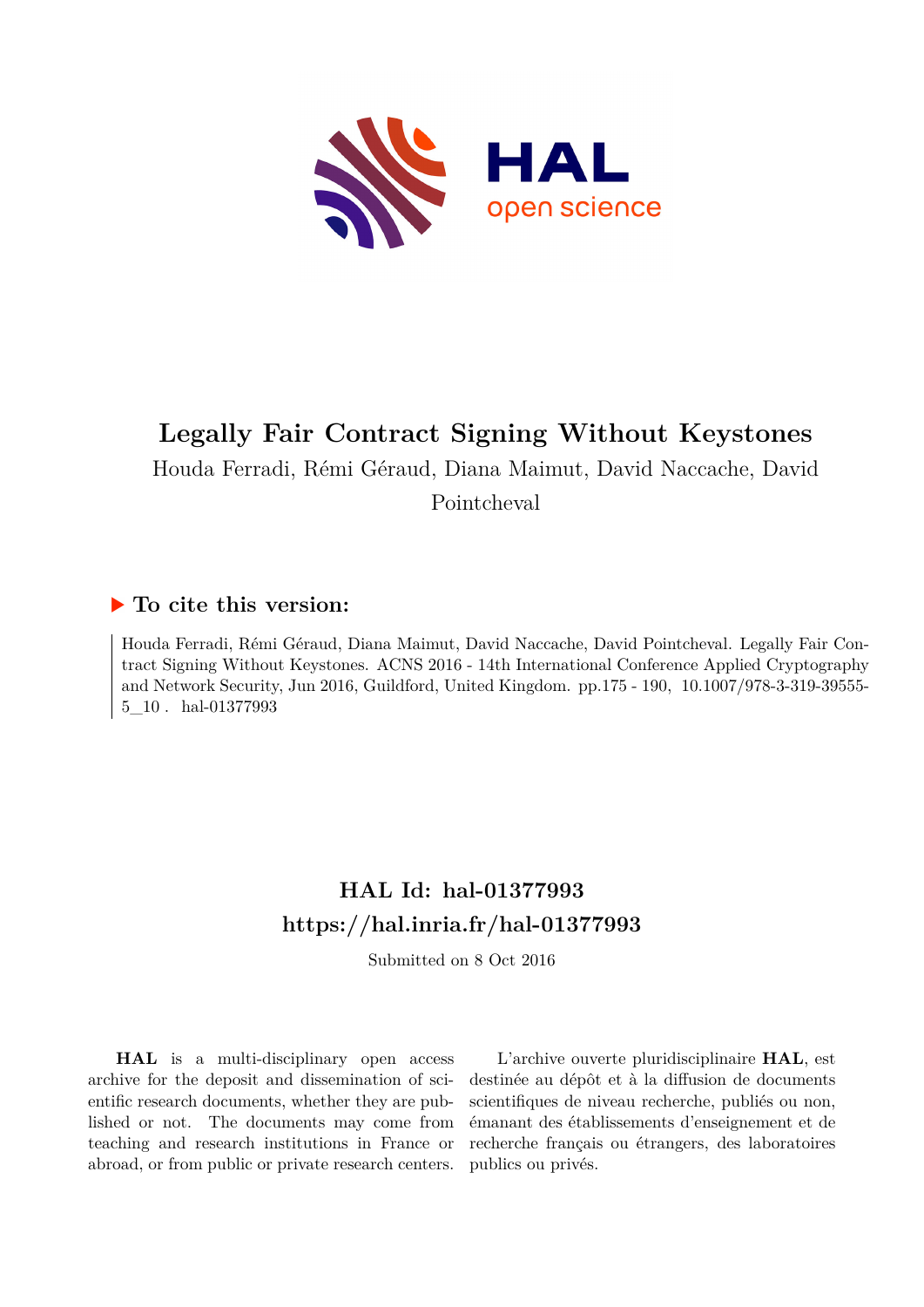# **Legally Fair Contract Signing Without Keystones**

Houda Ferradi, Rémi Géraud, Diana Maimut,, David Naccache, and David Pointcheval

École normale supérieure 45 rue d'Ulm, f-75230 Paris cedex 05, France given\_name.family\_name@ens.fr

**Abstract.** In two-party computation, achieving both fairness and guaranteed output delivery is well known to be impossible. Despite this limitation, many approaches provide solutions of practical interest by weakening somewhat the fairness requirement. Such approaches fall roughly in three categories: "gradual release" schemes assume that the aggrieved party can eventually reconstruct the missing information; "optimistic schemes" assume a trusted third party arbitrator that can restore fairness in case of litigation; and "concurrent" or "legally fair" schemes in which a breach of fairness is compensated by the aggrieved party having a digitally signed cheque from the other party (called the keystone).

In this paper we describe and analyse a new contract signing paradigm that doesn't require keystones to achieve legal fairness, and give a concrete construction based on Schnorr signatures which is compatible with standard Schnorr signatures and provably secure.

# **1 Introduction**

When mutually distrustful parties wish to compute some joint function of their private inputs, they require a certain number of security properties to hold for that computation:

- **–** *Privacy*: Nothing is learnt from the protocol besides the output;
- **–** *Correctness*: The output is distributed according to the prescribed functionality;
- **–** *Independence*: One party cannot make their inputs depend on the other parties' inputs;
- **–** *Delivery*: An adversary cannot prevent the honest parties from successfully computing the functionality;
- **–** *Fairness*: If one party receives output then so do all.

Any multi-party computation can be securely computed [5, 7, 16, 17, 30] as long as there is a honest majority [22]. In the case where there is no such majority, and in particular in the two-party case, it is  $(in general<sup>1</sup>)$  impossible to achieve both fairness and guaranteed output delivery [9, 22].

 $1$  See [19] for a very specific case where completely fair two-party computation can be achieved.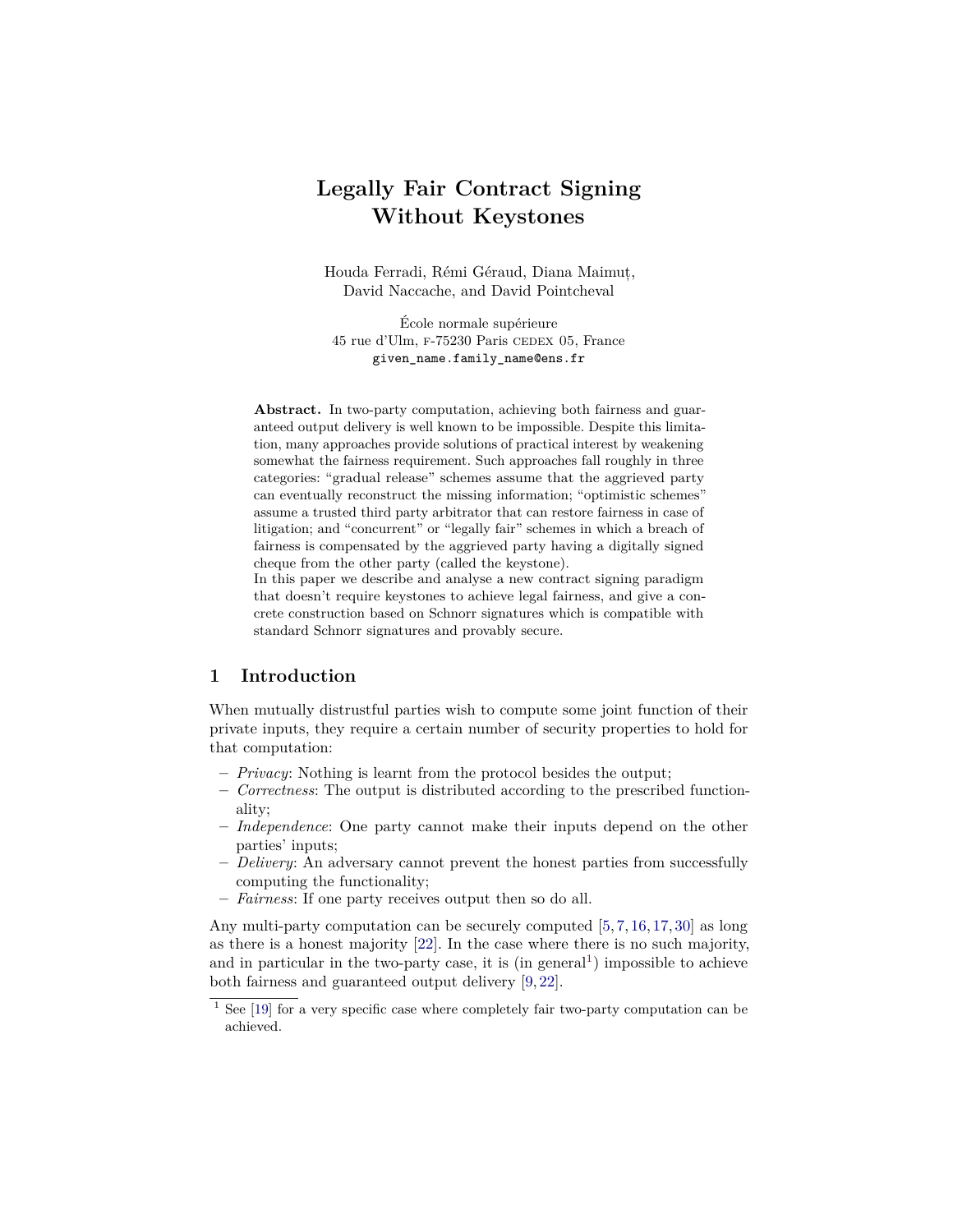**Weakening Fairness.** To circumvent this limitation, several authors have put forth alternatives to fairness that try and capture the practical context (*e.g.* contract-signing, bank transactions, etc.). Three main directions have been explored:

- 1. *Gradual release models*: The output is not revealed all at once, but rather released gradually (*e.g.* bit per bit) so that, if an abort occurs, then the adversary has not learnt much more about the output than the honest party. This solution is unsatisfactory because it is expensive and may not work if the adversary is more computationally powerful [13, 18, 19, 24].
- 2. *Optimistic models*: A trusted server is setup but will not be contacted unless fairness is breached. The server is able to restore fairness afterwards, and this approach can be efficient, but the infrastructure requirements and the condition that the server be trusted limit the applicability of this solution [3,6,23]. In particular, the dispute-resolving third party must be endowed with functions beyond those usually required of a normal certification authority.
- 3. *Legally fair, or concurrent model*: The first party to receive output obtains an information dubbed the "keystone". The keystone by itself gives nothing and so if the first party aborts after receiving it, no damage has been done – if the second party aborts after receiving the result (say, a signature) then the first party is left with a useless keystone. But, as observed in [8] for the signature to be enforced, it needs to be presented to a court of law, and legally fair signing protocols are designed so that this signature *and* the keystone give enough information to reconstruct the missing data. Therefore, if the cheating party wishes to enforce its signed contract in a court of law, it by doing so reveal the signature that the first party should receive, thereby restoring fairness [8]. Legal fairness requires neither a trusted arbitrator nor a high degree of interaction between parties.

Lindell [22] also introduces a notion of "legally enforceable fairness" that sits between legal fairness and optimistic models: a trusted authority may force a cheating party to act in some fashion, should their cheating be attested. In this case the keystone consists in a digitally signed cheque for an frighteningly high amount of money that the cheating party would have to pay if the protocol were to be aborted prematurely and the signature abused.

**Concurrent Signatures.** Chen *et al.* [8] proposed a legally fair signature scheme based on ring signatures [2, 27] and designated verifier signatures [21], that is proven secure in the Random Oracle Model assuming the hardness of computing discrete logarithms.

Concurrent signatures rely on a property shared by ring and designated verifier signatures called "ambiguity". In the case of two-party ring signatures, one cannot say which of the two parties produced the signature – since either of two parties could have produced such an ambiguous signature, both parties can deny having produced it. However, within the ring, if *A* receives a signature then she knows that it is *B* who sent it. The idea is to put the ambiguity-lifting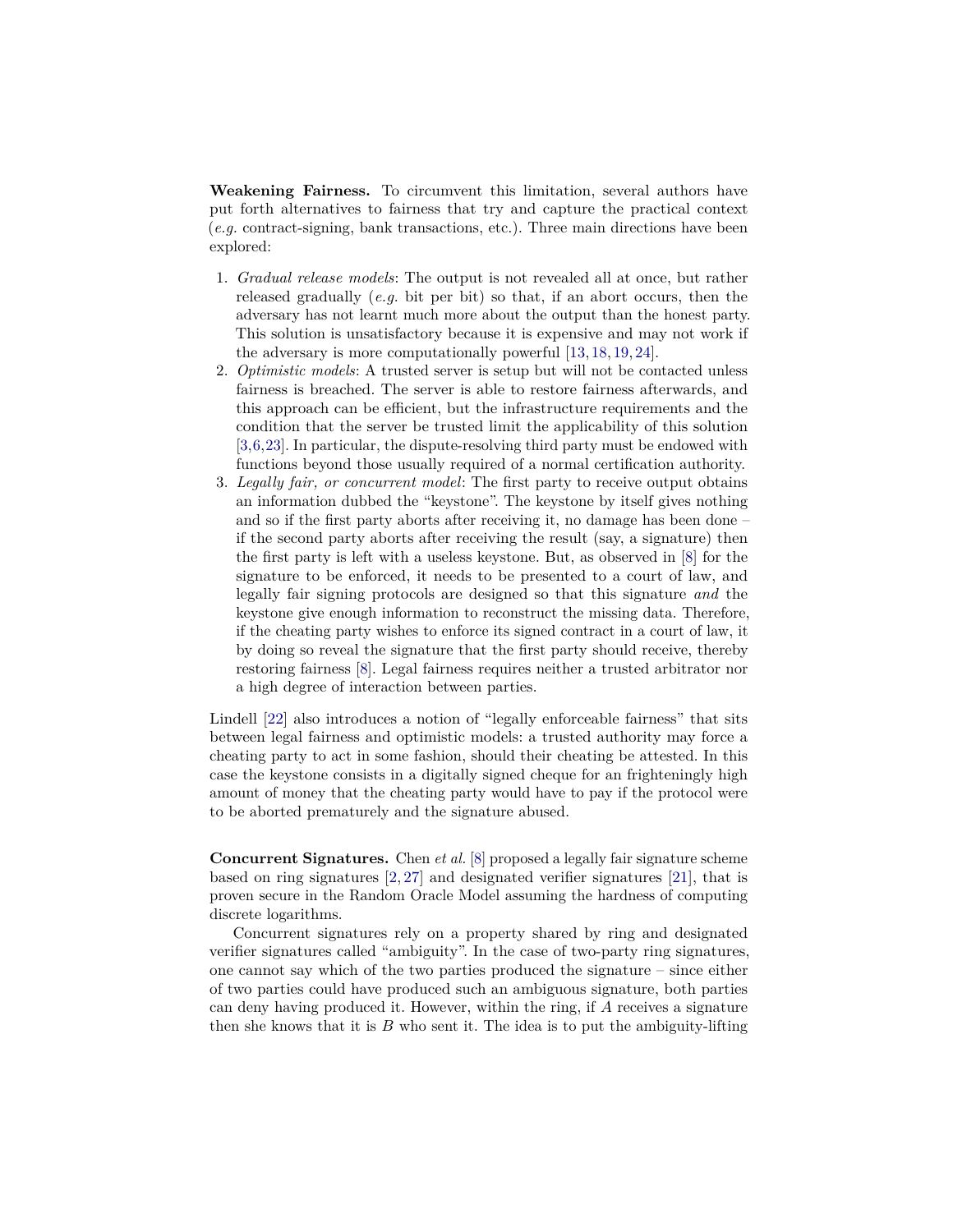information in a "keystone". When that keystone is made public, both signatures become simultaneously binding.

Concurrent signatures schemes can achieve legal fairness depending on the context. However their construction is not *abuse-free* [4, 12]: the party *A* holding the keystone can always determine whether to complete or abort the exchange of signatures, and can demonstrate this by showing an outside party the signature from *B* with the keystone, before revealing the keystone to *B*.

**Our Results.** In this work we describe a new contract signing protocol that achieves legal fairness and abuse-freeness. This protocol is based on the wellknown Schnorr signature protocol, and produces signatures *compatible* with standard Schnorr signatures. For this reason, and as we demonstrate, the new contract signing protocol is provably secure in the random oracle model under the hardness assumption of solving the discrete logarithm problem. Our construction can be adapted to other DLP schemes, such as most<sup>2</sup> of those enumerated in [20], including Girault-Poupard-Stern [14] and ElGamal [10].

# **2 Preliminaries**

We assume the reader to be familiar with Schnorr signatures, that we recall in Appendix A.

#### **2.1 Concurrent Signatures**

Let us give a more formal account of legal fairness as described in [8,22] in terms of concurrent signatures. Unlike classical contract-signing protocol, whereby contractors would exchange full-fledged signatures (*e.g.* [15]), in a concurrent signature protocol there are "ambiguous" signatures that do not, as such, bind their author. This ambiguity can later be lifted by revealing some additional information: the "keystone". When the keystone is made public, both signatures become simultaneously binding.

Let M be a message space. Let K be the keystone space and F be the keystone fix space.

**Definition 1 (Concurrent signature).** *A concurrent signature is composed of the following algorithms:*

 $-$  Setup( $\ell$ )*: Takes a security parameter*  $\ell$  *as input and outputs the public keys*  $(y_A, y_B)$  of all participants, a function KeyGen :  $K \to \mathcal{F}$ , and public parame*ters* pp *describing the choices of* M*,* K*,* F *and* KeyGen*.*

<sup>2</sup> In a number of cases, *e.g.* DSA, the formulae of *s* do not lend themselves to security proofs.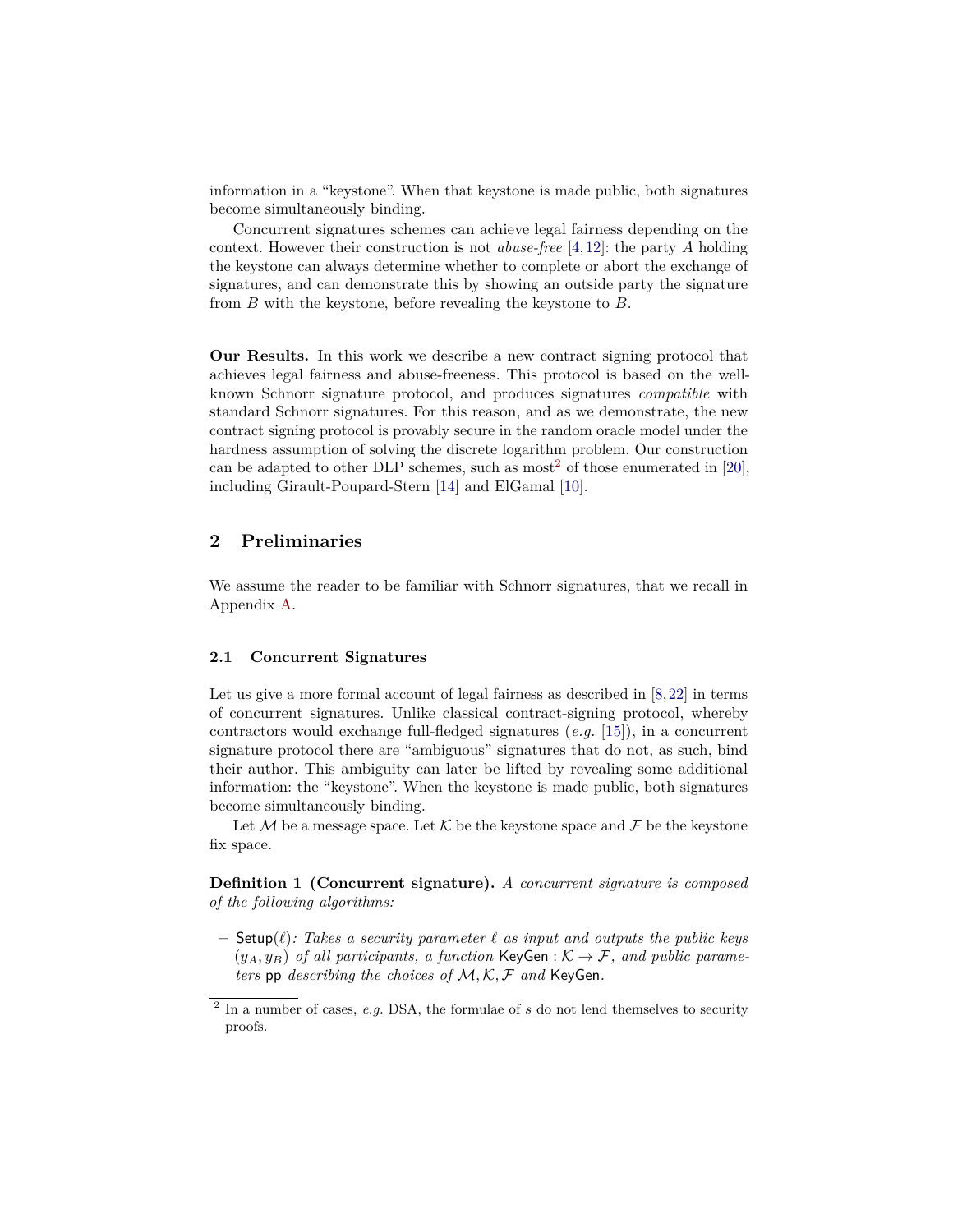$-$  aSign $(y_i, y_j, x_i, h_2, M)$ *: Takes as input the public keys*  $y_1$  *and*  $y_2$ *, the private key*  $x_i$  *corresponding to*  $y_i$ *, an element*  $h_2 \in \mathcal{F}$  *and some message*  $M \in \mathcal{M}$ *; and outputs an "ambiguous signature"*

$$
\sigma = \langle s, h_1, h_2 \rangle
$$

*where*  $s \in \mathcal{S}, h_1, h_2 \in \mathcal{F}$ .

**–** aVerify $(σ, y_i, y_j, M)$ *: Takes as input an ambiguous signature*  $σ = \langle s, h_1, h_2 \rangle$ *, public keys*  $y_i$  *and*  $y_j$ , *a message*  $M$ *; and outputs a boolean value, with the constraint that*

aVerify 
$$
(\sigma', y_j, y_i, M) =
$$
 aVerify  $(\sigma, y_i, y_j, M)$ 

*where*  $\sigma' = \langle s, h_2, h_1 \rangle$ *.* 

 $-$  Verify $(k, \sigma, y_i, y_j, M)$ : Takes as input  $k \in K$  and  $\sigma, y_i, y_j, M$  as above; and *checks whether*  $KeyGen(k) = h_2$ : If not it terminates with output False, other*wise it outputs the result of* aVerify $(\sigma, y_i, y_j, M)$ *.* 

A valid concurrent signature is a tuple  $\langle k, \sigma, y_i, y_j, M \rangle$  that is accepted by the Verify algorithm. Concurrent signatures are used by two parties *A* and *B* in the following way:

- 1. *A* and *B* run Setup to determine the public parameters of the scheme. We assume that *A*'s public and private keys are  $y_A$  and  $x_A$ , and *B*'s public and private keys are  $y_B$  and  $x_B$ .
- 2. Without loss of generality, we assume that *A* initiates the conversation. *A* picks a random keystone  $k \in \mathcal{K}$ , and computes  $f = \mathsf{KeyGen}(k)$ . A takes her own public key  $y_A$  and *B*'s public key  $y_B$  and picks a message  $M_A \in \mathcal{M}$  to sign. *A* then computes her ambiguous signature to be

$$
\sigma_A = \langle s_A, h_A, f \rangle = \mathsf{aSign}(y_A, y_B, x_A, f, M_A).
$$

3. Upon receiving *A*'s ambiguous signature  $\sigma_A$ , *B* verifies the signature by checking that

$$
\mathsf{aVerify}(s_A, h_A, f, y_A, y_B, M_A) = \mathsf{True}
$$

If this equality does not hold, then *B* aborts. Otherwise *B* picks a message  $M_B \in \mathcal{M}$  to sign and computes his ambiguous signature

$$
\sigma_B = \langle s_B, h_B, f \rangle = \text{aSign}(y_B, y_A, x_B, f, M_B)
$$

then sends this back to *A*. Note that *B* uses the same value *f* in his signature as *A* did to produce  $\sigma_A$ .

4. Upon receiving *B*'s signature  $\sigma_B$ , *A* verifies that

$$
\mathsf{aVerify}(s_B,h_B,f,y_B,y_A,M_B) = \mathsf{True}
$$

where  $f$  is the same keystone fix as  $A$  used in the previous steps. If the equality does not hold, then *A* aborts. Otherwise *A* sends keystone *k* to *B*.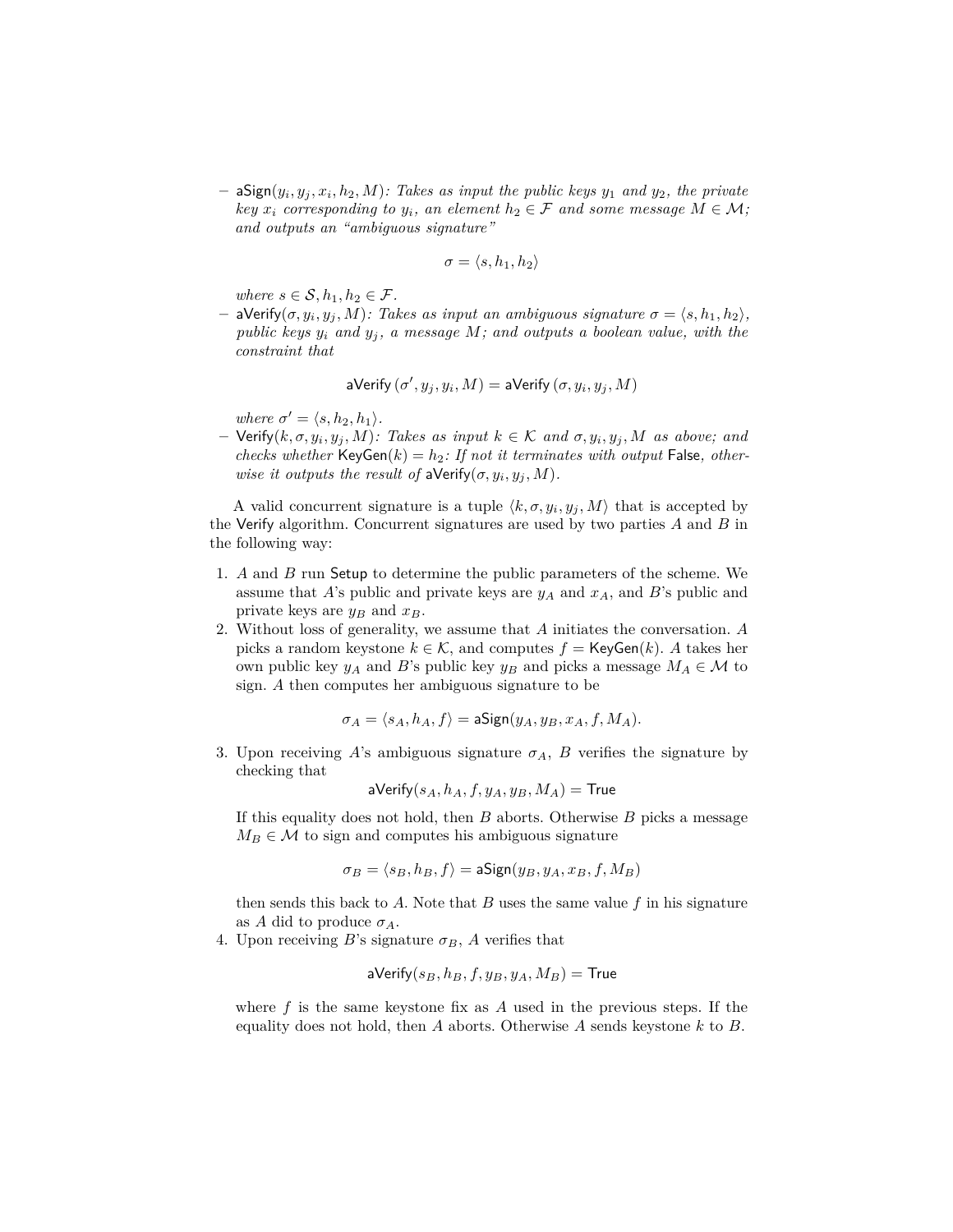At the end of this protocol, both  $\langle k, \sigma_A \rangle$  and  $\langle k, \sigma_B \rangle$  are binding, and accepted by the Verify algorithm.

*Remark 1.* Note that *A* has an the upper hand in this protocol: Only when *A* releases the keystone do both signatures become simultaneously binding, and there is no guarantee that *A* will ever do so. Actually, since *A* controls the timing of the keystone release (if it is released at all), *A* may only reveal *k* to a third party *C* but withhold it from *B*, and gain some advantage by doing so. In other terms, concurrent signatures can be *abused* by *A* [4, 12].

Chen *et al.* [8] argue that there are situations where it is not in *A*'s interest to try and cheat *B*, in which abuse-freeness is not necessary. One interesting scenario is credit card payment in the "four corner" model. Assume that *B*'s signature is a payment to *A*. To obtain payment, *A* must channel *via* her acquiring bank *C*, which would communicate with *B*'s issuing bank *D*. *D* would ensure that *B* receives both the signature and the keystone — as soon as this happens *A* is bound to her signature. Since in this scenario there is no possibility for *A* to keep *B*'s signature private, fairness is eventually restored.

*Example 1.* A concurrent signature scheme based on the ring signature algorithm of Abe *et al.* [2] was proposed by Chen *et al.* [8]:

- Setup: On input a security parameter  $\ell$ , two large primes  $p$  and  $q$  are selected such that  $q|p-1$ . An element  $g \in \mathbb{Z}_p^{\times}$  of order  $q$  is selected. The spaces  $S = \mathcal{F} = \mathbb{Z}_q$  and  $\mathcal{M} = \mathcal{K} = \{0,1\}^*$  are chosen. Two cryptographic hash functions  $H_1,H_2:\{0,1\}^* \to \mathbb{Z}_q$  are selected and we set  $\mathsf{KeyGen} = H_1.$  Private keys  $x_A, x_B$  are selected uniformly at random from  $\mathbb{Z}_q$  and the corresponding public keys are computed as  $g^{x_i}$  mod  $p$ .
- *–* aSign: The algorithms takes as input  $y_i, y_j, x_i, h_2, M$ , verifies that  $y_i \neq y_j$ (otherwise aborts), picks a random value  $t \in \mathbb{Z}_q$  and computes

$$
h = H_2 \left( g^t y_j^{h_2} \mod p \Vert M \right)
$$
  

$$
h_1 = h - h_2 \mod q
$$
  

$$
s = t - h_1 x_i \mod q
$$

where  $\parallel$  denotes concatenation. The algorithm outputs  $\langle s, h_1, h_2 \rangle$ .

**–** aVerify: This algorithm takes as input *s, h*1*, h*2*, y<sup>i</sup> , y<sup>j</sup> , M* and checks whether the following equation holds:

$$
h_1 + h_2 = H_2\left(g^s y_i^{h_1} y_j^{h_2} \bmod p \mid\mid M\right) \bmod q
$$

The security of this scheme can be proven in the Random Oracle model assuming the hardness of computing discrete logarithms in  $\mathbb{Z}_p^{\times}$ .

#### **2.2 Legal Fairness for Concurrent Signatures**

A concurrent signature scheme is secure when it achieves existential unforgeability, ambiguity and fairness against an active adversary that has access to a signature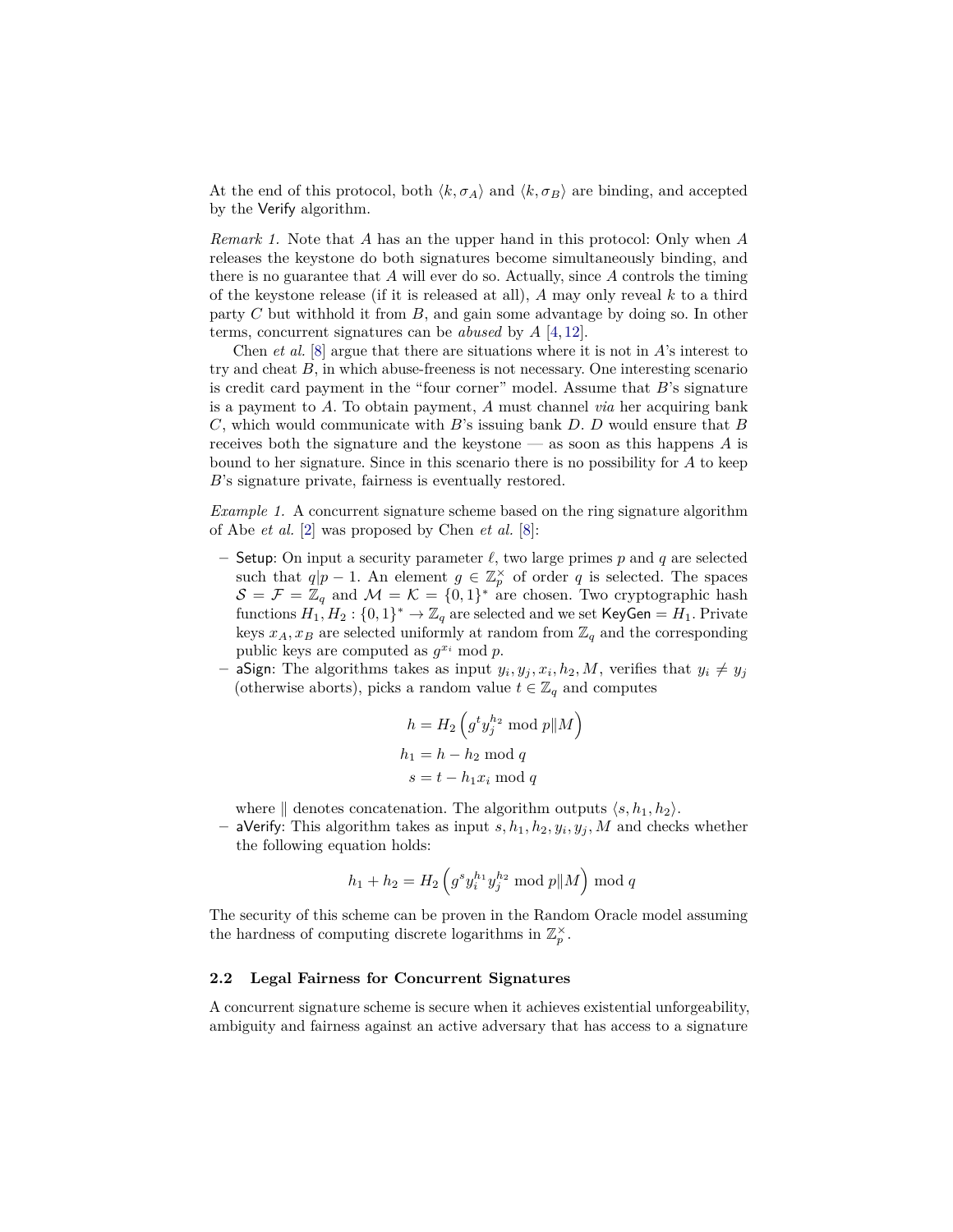oracle. We define these notions in terms of games played between the adversary  $\mathcal A$  and a challenger  $\mathcal C$ . In all security games,  $\mathcal A$  can perform any number of the following queries:

- **–** KeyGen queries: A can receive a keystone fix  $f = \mathsf{KeyGen}(k)$  where k is chosen by the challenger<sup>3</sup>.
- $-$  KeyReveal queries: A can request that C reveals which  $k$  was chosen to produce a keystone fix *f* in a previous KeyGen query. If *f* was not a previous KeyGen query output then  $\mathcal C$  returns  $\bot$ .
- **–** aSign queries: A can request an ambiguous signature for any message of his choosing and any pair of users<sup>4</sup>.
- **–** SKExtract queries: A can request the private key corresponding to a public key.

**Definition 2 (Unforgeability).** *The notion of existential unforgeability for concurrent signatures is defined in terms of the following security game:*

- *1. The* Setup *algorithm is run and all public parameters are given to* A*.*
- *2.* A *can perform any number of queries to* C*, as described above.*
- *3. Finally,* A *outputs* a tuple  $\sigma = \langle s, h_1, f \rangle$  where  $s \in S, h_1, f \in F$ *, along with public keys*  $y_C, y_D$  *and a message*  $M \in \mathcal{M}$ *.*

A *wins the game if* aVerify *accepts σ and either of the following holds:*

- **–** A *did not query SKExtract on y<sup>C</sup> nor on yD, and did not query aSign on*  $(y_C, y_D, f, M)$  *nor on*  $(y_D, y_C, h_1, M)$ .
- $-$  A did not query asign on  $(y_C, y_i, f, M)$  for any  $y_i \neq y_C$ , and did not query *SKExtract on y<sup>C</sup> , and f is the output of* KeyGen*: either an answer to a KeyGen query, or A can produce a k such that*  $k = \text{KeyGen}(k)$ *.*

The last constraint in the unforgeability security game corresponds to the situation where A knows one of the private keys (as is the case if  $A = A$  or *B*).

**Definition 3 (Ambiguity).** *The notion of ambiguity for concurrent signatures is defined in terms of the following security game:*

- *1. The* Setup *algorithm is run and all public parameters are given to* A*.*
- *2. Phase 1:* A *can perform any number of queries to* C*, as described above.*
- 3. *Challenge:* A selects a challenge tuple  $(y_i, y_j, M)$  where  $y_i, y_j$  are public keys *and*  $M \in \mathcal{M}$ *. In response,*  $\mathcal{C}$  *selects a random*  $k \in \mathcal{K}$ *, a random*  $b \in \{0,1\}$ *and computes*  $f = \text{KeyGen}(k)$ *. If*  $b = 0$ *, then* C *outputs*

$$
\sigma_1 = \langle s_1, h_1, f \rangle = \mathsf{aSign}(y_i, y_j, x_i, f, M)
$$

*Otherwise, if*  $b = 1$  *then*  $C$  *computes* 

$$
\sigma_2 = \langle s_2, h_2, f \rangle = \mathsf{aSign}(y_j, y_i, x_i, f, M)
$$

*but outputs*  $\sigma'_2 = \langle s_2, f, h_2 \rangle$  *instead.* 

<sup>3</sup> The algorithm KeyGen being public, A can compute KeyGen(*k*) for any *k* of her choosing.

 $4$  Note that with this information and using KeyGen queries,  $A$  can obtain concurrent signatures for any message and any user pair.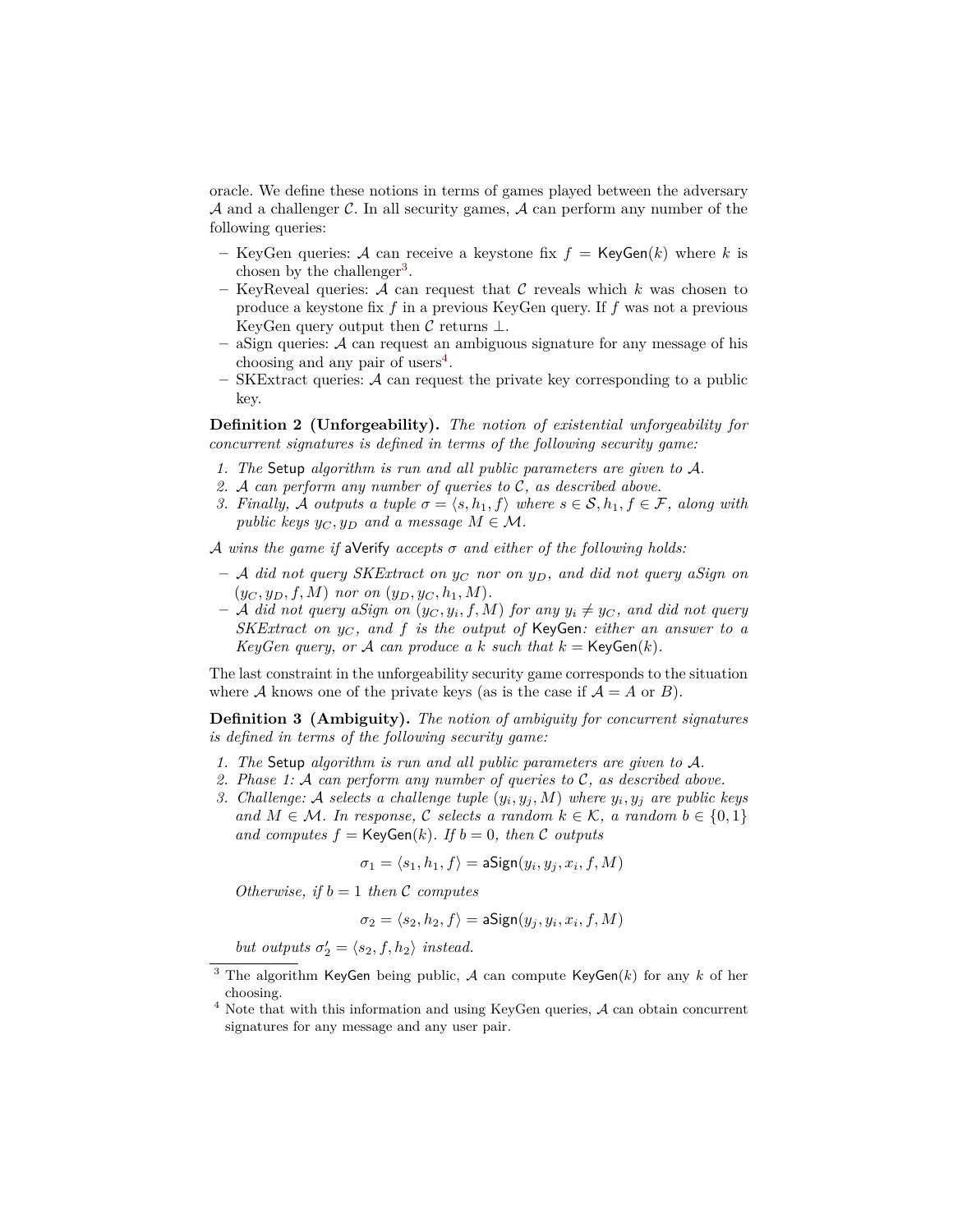*4. Phase 2:* A *can perform any number of queries to* C*, as described above. 5. Finally, A outputs a guess bit*  $b' \in \{0, 1\}$ *.* 

A wins the game if  $b = b'$  and if A made no KeyReveal query on f,  $h_1$  or  $h_2$ .

**Definition 4 (Fairness).** *The notion of fairness for concurrent signatures is defined in terms of the following security game:*

- *1. The* Setup *algorithm is run and all public parameters are given to* A*.*
- *2.* A *can perform any number of queries to* C*, as described above.*
- *3. Finally,* A *chooses two public keys*  $y_C, y_D$  *and outputs*  $k \in K$  *and*  $S =$  $(s, h_1, f, y_C, y_D, M)$  where  $s \in \mathcal{S}$ ,  $h_1, f \in \mathcal{F}$ ,  $M \in \mathcal{M}$ .

A *wins the game if* aVerify(*S*) *accepts and either of the following holds:*

- **–** *f was output from a KeyGen query, no KeyReveal query was made on f, and* Verify  $accepts \langle k, S \rangle$ *.*
- $-$  *A can output*  $S' = (s', h'_1, f, y_D, y_C, M')$  *where*  $\mathsf{aVerify}(S')$  *accepts and*  $\mathsf{Verify}(k, S)$ *accepts, but* Verify( $k, S'$ ) *rejects.*

This definition of fairness formalizes the idea that *B* cannot be left in a position where a keystone binds his signature to him while *A*'s initial signature is not also bound to *A*. It does not, however, guarantee that *B* will ever receive the necessary keystone.

## **3 Legally Fair Co-Signatures**

#### **3.1 Legal Fairness Without Keystones**

The main idea builds on the following observation: Every signature exchange protocol is plagued by the possibility that the last step of the protocol is not performed. Indeed, it is in the interest of a malicious party to get the other party's signature without revealing its own. As a result, the best one can hope for is that a trusted third party can eventually restore fairness.

To avoid this destiny, the proposed paradigm does *not* proceed by sending *A*'s signature to *B* and vice versa. Instead, we construct a *joint signature*, or *co-signature*, of both *A* and *B*. By design, there are no signatures to steal — and stopping the protocol early does not give the stopper a decisive advantage. More precisely, the contract they have agreed upon is the best thing an attacker can gather, and if she ever wishes to enforce this contract by presenting it to a court of law, she would confirm her own commitment to it as well as the other party's. Therefore, if one can construct co-signatures without intermediary individual signatures being sent, legal fairness can be achieved without keystones.

Since keystones can be used by the party having them to abuse the other [8], the co-signature paradigm provides an interesting alternative to concurrent signatures.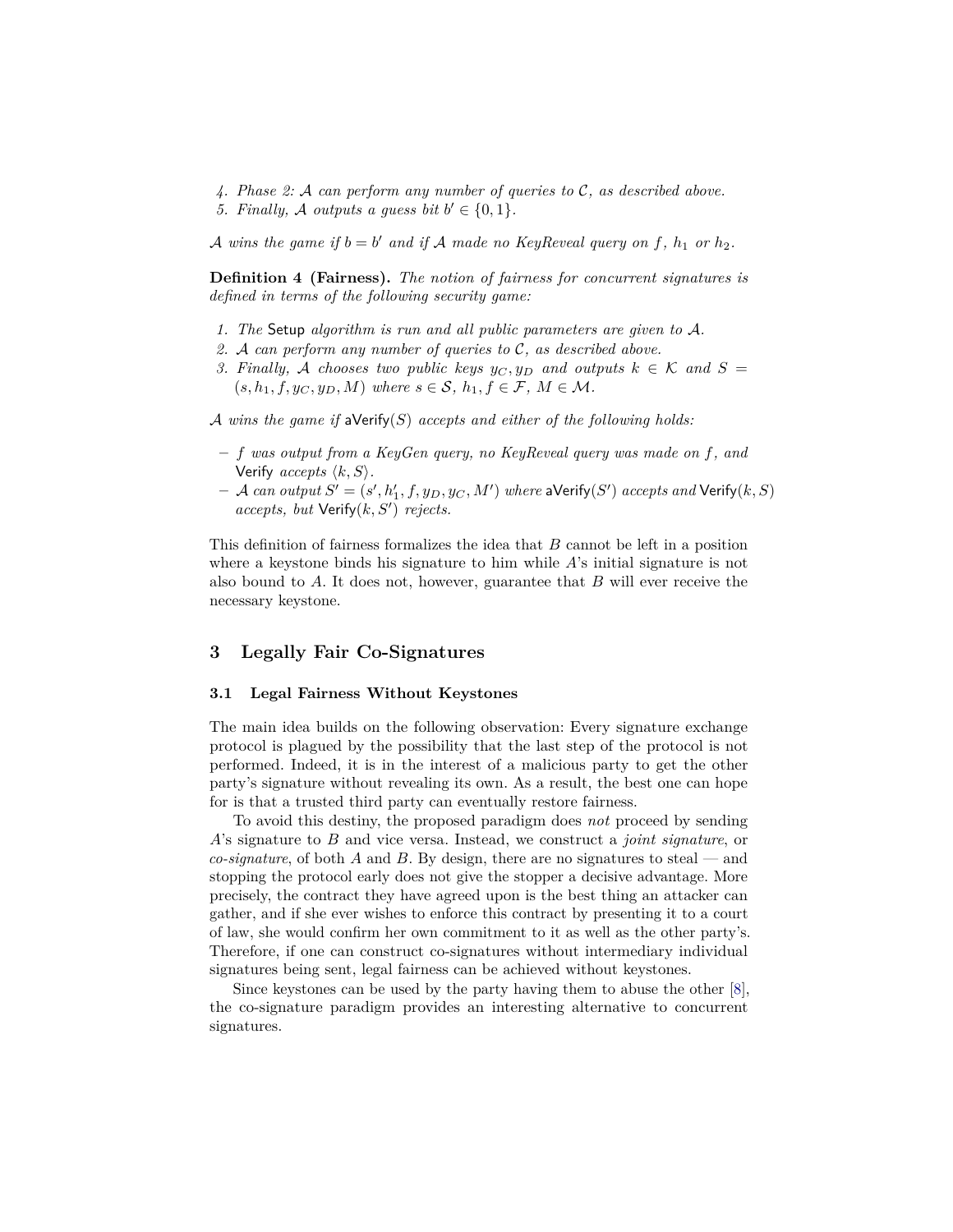#### **3.2 Schnorr Co-signatures**

To illustrate the new paradigm, we now discuss a legally fair contract-signing protocol built from the well-known Schnorr signature protocol, that produces signatures *compatible* with standard Schnorr signatures. This contract signing protocol is provably secure in the random oracle model under the hardness assumption of solving the discrete logarithm problem.

The construction can be adapted to other DLP schemes, such as most<sup>5</sup> of those enumerated in [20], including Girault-Poupard-Stern [14] and ElGamal [10].

**–** Setup: An independent (not necessarily trusted) authority generates a classical Schnorr parameter-set *p, q, g* which is given to *A* and *B*. Each user *U* generates a usual Schnorr public key  $y_U = g^{x_U}$  and publishes  $y_U$  on a public directory  $\mathcal{D}$  (see Figure 1). To determine the co-signature public-key  $y_{A,B}$  of the pair  $\langle A, B \rangle$ , a verifier consults D and simply computes  $y_{A,B} = y_A y_B$ . Naturally,  $y_{A,B} = y_{B,A}.$ 



Fig. 1. Public directory  $D$  distributing the public keys.

- **–** Cosign: To co-sign a message *m*, *A* and *B* compute a common *r* and a common *s*, one after the other. Without loss of generality we assume that *B* initiates the co-signature.
	- During the first phase (Figure 2), *B* chooses a private random number  $k_B$  and computes  $r_B \leftarrow g^{k_B}$ . He commits to that value by sending to *A* a message digest  $\rho \leftarrow H(0||r_B)$ . *A* chooses a private random number  $k_A$ , computes  $r_A \leftarrow g^{k_A}$  and sends  $r_A$  to *B*. *B* replies with  $r_B$ , which *A* checks against the earlier commitment  $\rho$ . Both parties compute  $r \leftarrow r_A r_B$ , and  $e \leftarrow H(1||m||r)$ , where *m* is the message to be co-signed.
	- During the second phase of the protocol, *B* sends  $s_B \leftarrow k_B e x_B \mod q$ to *A*. *A* replies with  $s_A \leftarrow k_A - e x_A \mod q$ . Both users compute *s* ←  $s_A + s_B \mod q$ .
- **–** Verify: As in the classical Schnorr signature, the co-signature {*r, s*} is checked for a message *m* by computing  $e \leftarrow H(m||r)$ , and checking whether  $g^s y^e = r$

<sup>&</sup>lt;sup>5</sup> In a number of cases, *e.g.* DSA, the formulae of *s* do not lend themselves to security proofs.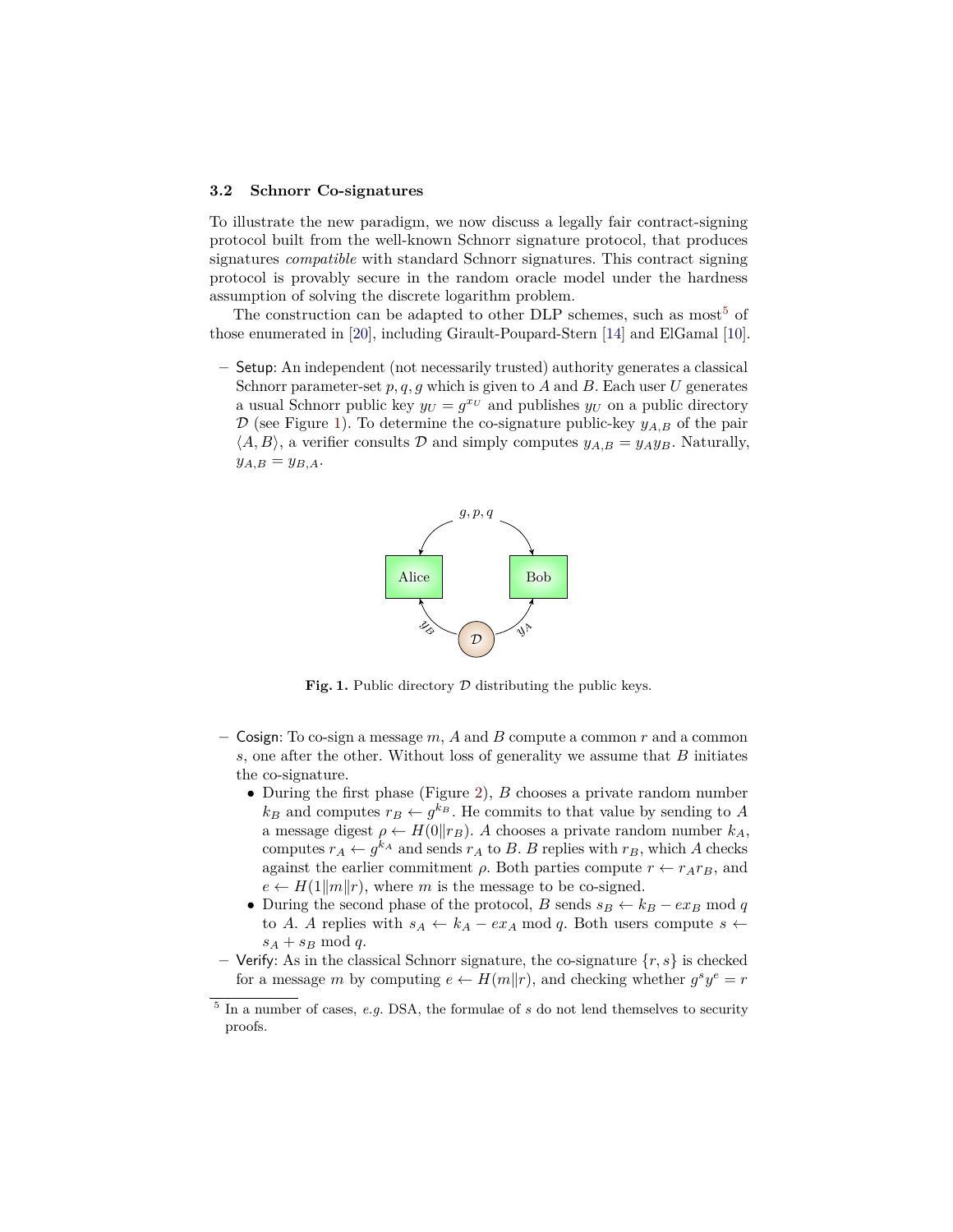

**Fig. 2.** Generating the Schnorr co-signature of message *m*.

(Figure 3). If the equality holds, then the co-signature binds both *A* and *B* to *m*; otherwise neither party is tied to *m*.



**Fig. 3.** Verification of a Schnorr co-signature *m, r, s*.

*Remark 2.* Note that during the co-signature protocol, *A* might decide not to respond to *B*: In that case, *A* would be the only one to have the complete co-signature. This is a breach of fairness insofar as *A* can benefit from the cosignature and not *B*, but the protocol is abuse-free: *A* cannot use the co-signature as a proof that *B*, and *B* alone, committed to *m*. Furthermore, it is not a breach of legal fairness: If *A* presents the co-signature in a court of law, she *ipso facto* reveals her commitment as well.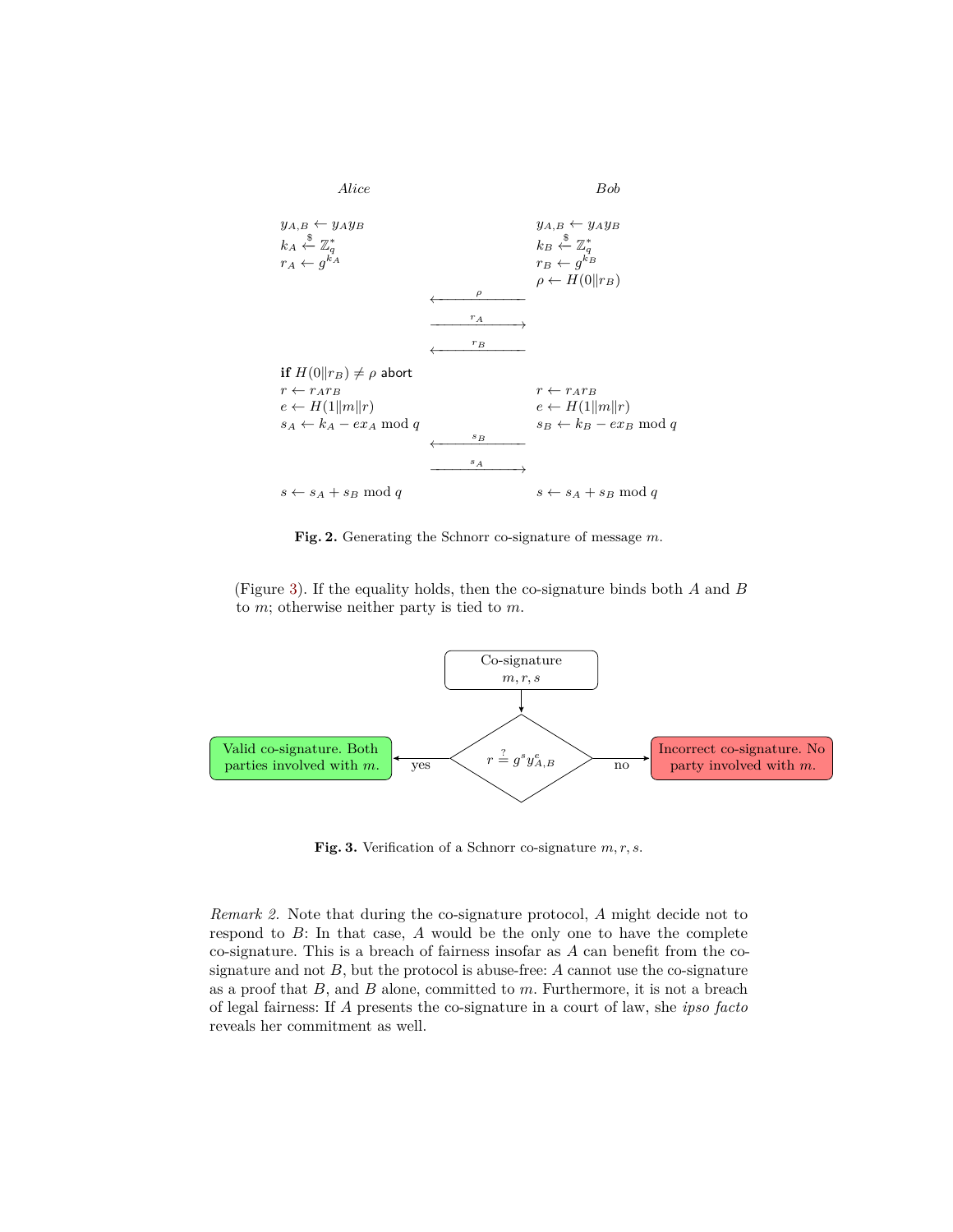*Remark 3.* In a general fair-contract signing protocol, *A* and *B* can sign different messages *m<sup>A</sup>* and *mB*. Using the co-signature construction requires that *A* and *B* agree first on the content of a single message *m*.

#### **3.3 Security Analysis**

The security of the co-signature scheme essentially builds on the unforgeability of classical Schnorr signatures. Since there is only one co-signature output, the notion of ambiguity does not apply *per se* — albeit we will come back to that point later on. The notion of fairness is structural in the fact that a co-signature, as soon as it is binding, is binding for *both* parties.

As for concurrent signatures, an adversary  $A$  has access to an unlimited amount of conversations and valid co-signatures, *i.e.* A can perform the following queries:

- Hash queries: A can request the value of  $H(x)$  for a x of its choosing.
- **–** CoSign queries: A can request a valid co-signature *r, s* for a message *m* and a public key *yC,D* of its choosing.
- **–** Transcript queries: A can request a valid transcript (*ρ, r<sup>C</sup> , rD, s<sup>C</sup> , sD*) of the co-signing protocol for a message *m* of its choosing, between users *C* and *D* of its choosing.
- **–** SKExtract queries: A can request the private key corresponding to a public key.
- **–** Directory queries: A can request the public key of any user *U*.

The following definition captures the notion of unforgeability in the co-signing context:

**Definition 5 (Unforgeability).** *The notion of unforgeability for co-signatures is defined in terms of the following security game between the adversary* A *and a challenger* C*:*

- *1. The* Setup *algorithm is run and all public parameters are provided to* A*.*
- *2.* A *can perform any number of queries to* C*, as described above.*
- *3. Finally, A outputs a tuple*  $(m, r, s, y_{C,D})$ *.*

A wins the game if  $Verify(m, r, s) =$  True and there exist public keys  $y_C, y_D \in D$ *such that*  $y_{C,D} = y_C y_D$  *and either of the following holds:* 

- **–** A *did not query SKExtract on y<sup>C</sup> nor on yD, and did not query CoSign on*  $m, y_{C,D}$ , and did not query Transcript on  $m, y_C, y_D$  nor  $m, y_D, y_C$ .
- $-$  A *did not query Transcript on*  $m, y_C, y_i$  *for any*  $y_i \neq y_C$  *and did not query SKExtract on*  $y_C$ *, and did not query CoSign on*  $m, y_C, y_i$  *for any*  $y_i \neq y_C$ *.*

*We shall say that a co-signature scheme is unforgeable when the success probability of* A *in this game is negligible.*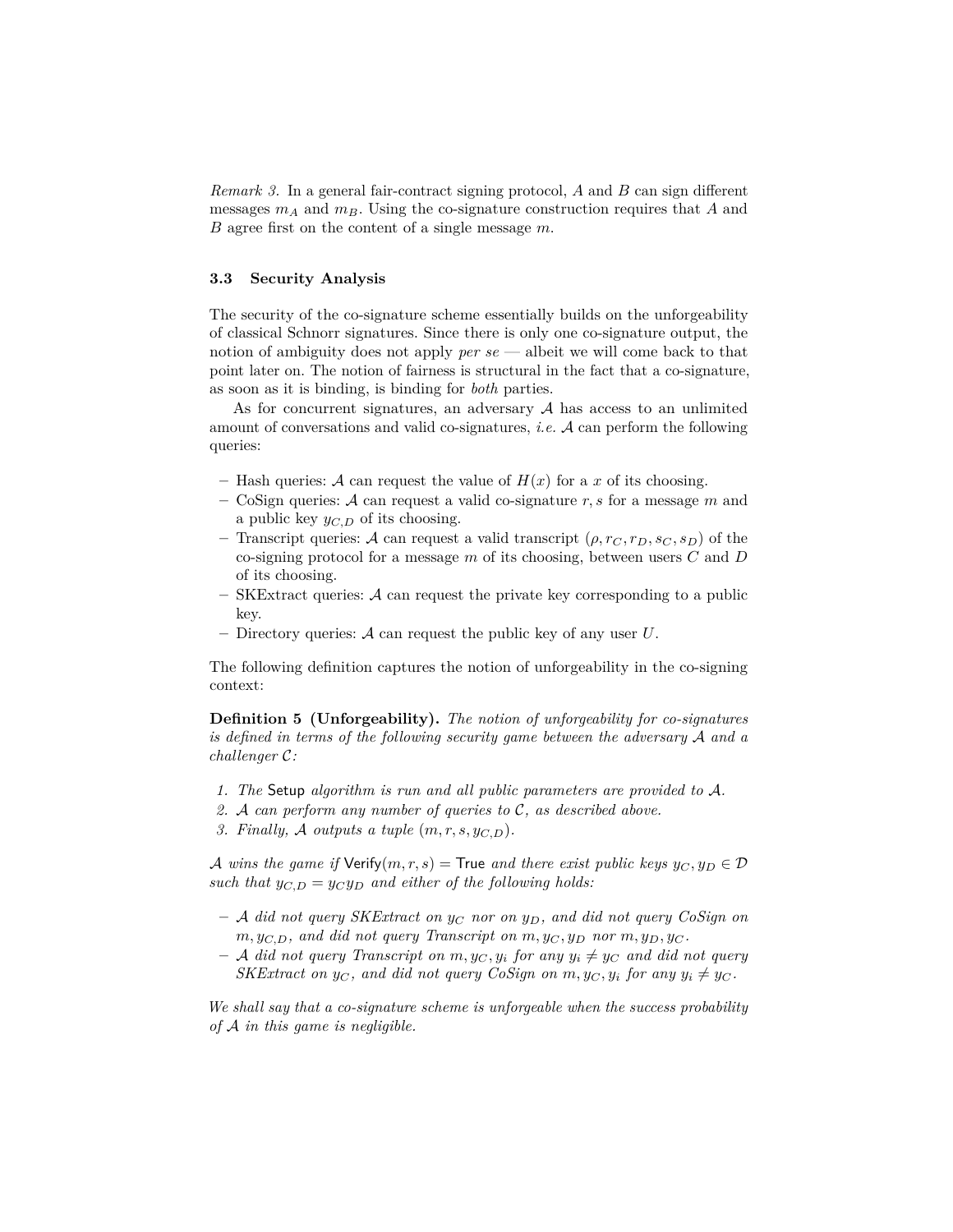To prove that the Schnorr-based scheme described above is secure we use the following strategy: Assuming an efficient forger  $A$  for the co-signature scheme, we turn it into an efficient forger  $\beta$  for Schnorr signatures, then invoke the Forking Lemma to prove the existence of an efficient solver  $\mathcal C$  for the discrete logarithm problem. All proofs hold in the Random Oracle model.

Since the co-signing protocol gives the upper hand to the last-but-one speaker there is an asymmetry: Alice has more information than Bob. Therefore we address two scenarios: When the attacker plays Alice's role, and when the attacker plays Bob's.

**Theorem 1.** Let  $\{y, g, p, q\}$  be a DLP instance. If A plays the role of Bob (resp. *Alice) and is able to forge in polynomial time a co-signature with probability*  $\epsilon_F$ , then in the Random Oracle model A can break the DLP instance with high *probability in polynomial time.*

*Proof.* See Appendix B, where this theorem is split in twain depending on whether  $\mathcal A$  impersonates Bob or Alice.

### **4 Concurrent Co-signatures**

#### **4.1 Proofs of Involvment**

We now address a subtle weakness in the protocol described in the previous section, which is not captured by the fairness property *per se* and that we refer to as the existence of "proofs of involvment". Such proofs are not valid co-signatures, and would not normally be accepted by verifiers, but they nevertheless are valid evidence establishing that one party committed to a message. In a legally fair context, it may happen that such evidence is enough for one party to win a trial against the other — who lacks both the co-signature, and a proof of involvment.

*Example 2.* In the co-signature protocol of Figure 2, *s<sup>B</sup>* is not a valid Schnorr signature for Bob. Indeed, we have  $g^{s_B} y_B^e = r_B \neq r$ . However, Alice can construct  $s' = s_B + k_A$ , so that  $m, r, s'$  forms a valid classical signature of Bob *alone* on  $m$ .

Example 2 illustrates the possibility that an adversary, while unable to forge a co-signature, may instead use the information to build a valid (mono-) signature. Note that Alice may opt for a weaker proof of involvment, for instance by demonstrating her possession of a valid signature using any zero-knowledge protocol.

A straightforward patch is to refrain from using the public keys  $y_A, y_B$  for both signature and co-signature — so that attempts at constructing proofs of involvment become vain. For instance, every user could have a key  $y_U^{(1)}$  $U^{(1)}$  used for classical signature and for certifying a key  $y_{II}^{(2)}$  $U^{(2)}$  used for co-signature<sup>6</sup>. If an

<sup>&</sup>lt;sup>6</sup> The key  $y_U^{(2)}$  may be derived from  $y_U^{(1)}$  in some way, so that the storage needs of  $D$ are the same as for classical Schnorr.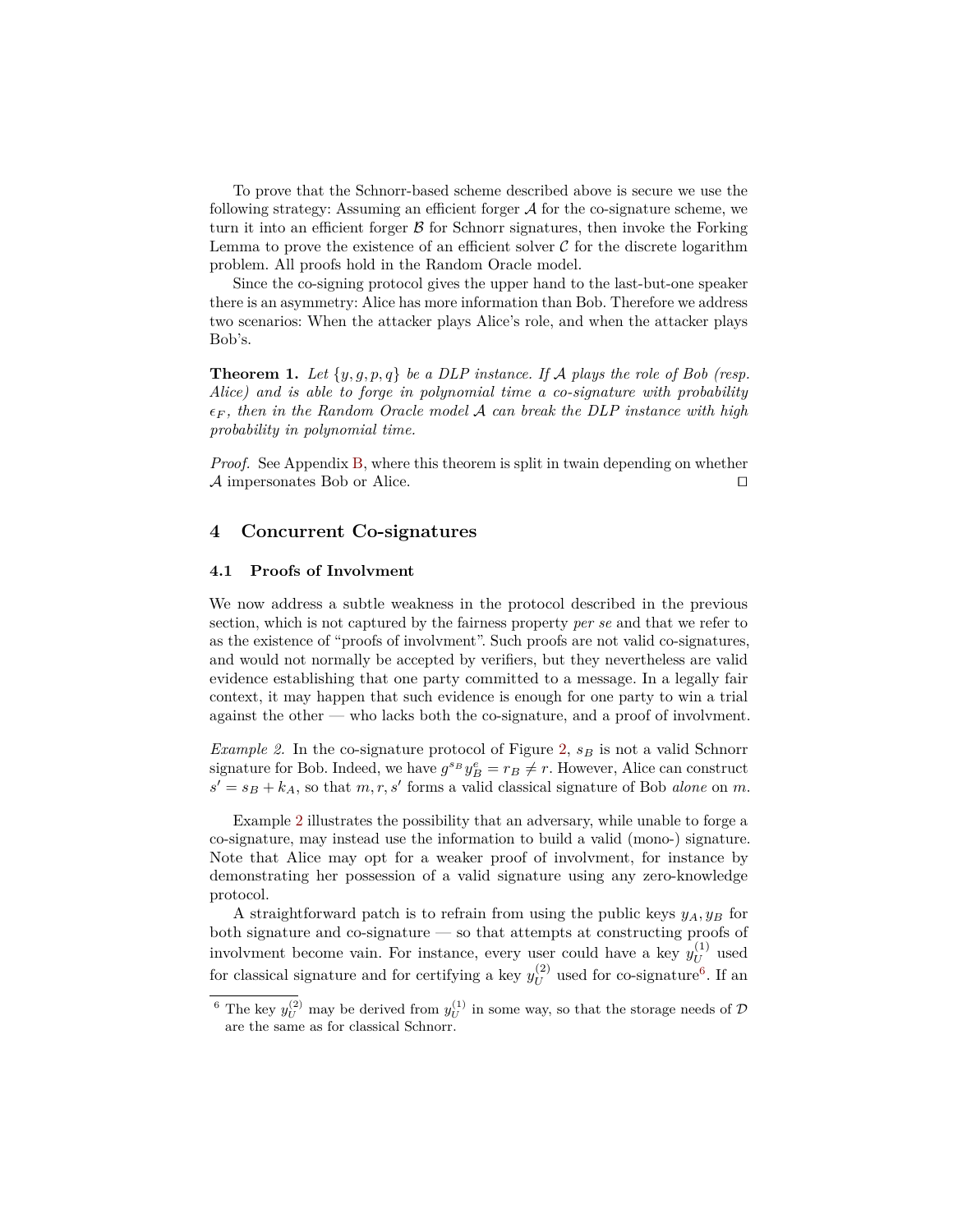adversary generates a classical signature from a co-signature transcript as in Example 2, she actually reveals her harmful intentions.

However, while this exposes the forgery — so that honest verifiers would reject such a signature — the perpetrator remains anonymous. There are scenarios in which this is not desirable, *e.g.* because it still proves that *B* agreed (with some unknown and dishonest partner) on *m*.

Note that the existence of proof of involvment is not necessary and depends on the precise choice of underlying signature scheme.

### **4.2 Security Model**

It is important to make extremely clear the security model that we are targeting. In this situation an adversary  $A$  (possibly Alice or Bob) tries to forged signatures from partial and/or complete traces of co-signature interactions, which can be of two kinds :

- 1. Co-signatures between two parties, at least one of which did not take part in the co-signature protocol;
- 2. (Traditional) signatures of either party.

A succeeds if and only if one of these forgeries is accepted, which can be captured as the probability of acceptance of  $A$ 's outputs, and the victim (purported mono-signatory, or co-signatory) doesn't have a co-signature with  $\mathcal{A}^7$ .

Observe that due to the unforgeability of Schnorr signatures, the attacker must necessarily impersonate one of the co-signatories to achieve either of the two forgeries mentioned above (in fact, the strongest position is that of Alice, who has an edge over Bob in the protocol). This is the reason why the victim may have a co-signature of  $A$ , so that this security model captures fairness.

In short, we propose to address such attacks in the following way:

- 1. By using a different key for co-signature and mono-signature;
- 2. By having Bob store specific co-signature-related information in non-volatile memory.

The reason for (1) is that it distinguishes between mono-signatures, and monosignatures generated from partial co-signature traces. Thanks to this, it is easy for the verifier to detect a forgery, and perform additional steps.

The reason for (2) is twofold: On the one hand, it enables the verifier to obtain from Bob definitive proof that there was forgery; on the other hand, once the forgery has been identified, it makes it possible for the verifier to re-establish fairness binding the two real co-signatories together. Note that Bob is in charge of keeping this information secure, i.e. available and correct.

<sup>&</sup>lt;sup>7</sup> In particular, the question of whether Bob "intended" to sign is outside the scope of this security model.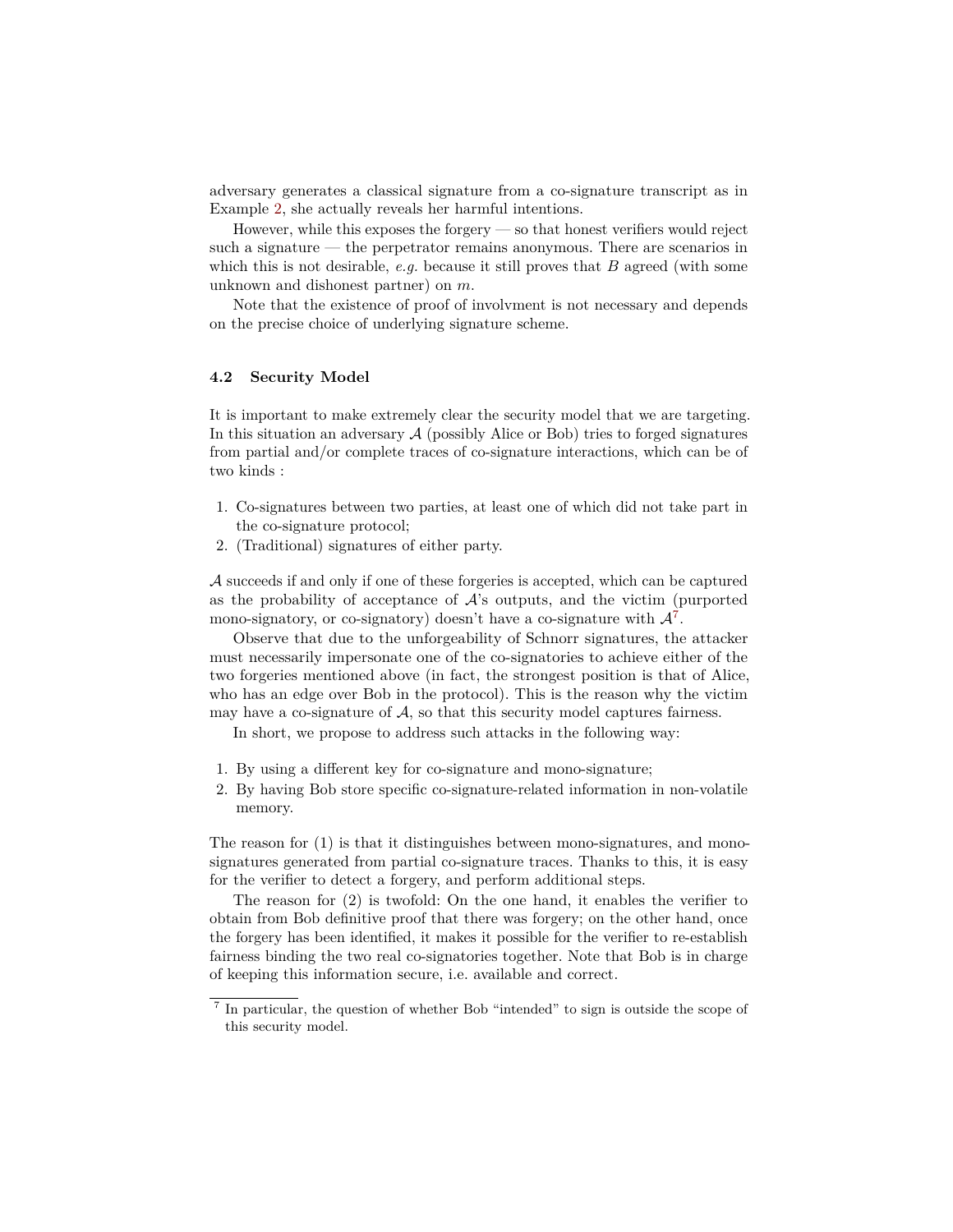#### **4.3 Concurrent Co-signatures**

In the interest of fairness, the best we can ask is that if *A* tries to incriminate *B* on a message they both agreed upon, she cannot do so anonymously.

To enforce fairness on the co-signature protocol, we ask that the equivalent of a keystone is transmitted first; so that in case of dispute, the aggrieved party has a legal recourse. First we define the notion of an authorized signatory credential:

**Definition 6 (Authorized signatory credential).** *The data field*

$$
\Gamma_{Alice,Bob} = \{Alice, Bob, k_A, \sigma_{xA}(g^{k_A} \| Alice \| Bob) \}
$$

*is called an* authorized signatory credential *given by Alice to Bob, where*  $\sigma_{x_A}$  *is some publicly known auxiliary signature algorithm using Alice's private key x<sup>A</sup> as a signing key.*

Any party who gets *Γ*Alice,Bob can check its validity, and releasing *Γ*Alice,Bob is *by convention* functionally equivalent to Alice giving her private key *x<sup>A</sup>* to Bob. A valid signature by Bob on a message *m* exhibited with a valid *Γ*Alice,Bob is *legally* defined as encompassing the meaning  $(\Rightarrow)$  of Alice's signature on *m*:

 ${ }{F_{Alice, Bob, signature}}$  by Bob on  $m \geq \text{signature by Alice on } m$ 

Second, the co-signature protocol of Figure 2 is modified by requesting that Alice provide  $t = \sigma_{xA}(g^{k_A}||\text{Alice}||\text{Bob})$  to Bob. Bob stores this in a local non-volatile memory  $\mathcal L$  along with  $s_B$ . For all practical purposes,  $\mathcal L$  can be simply regarded as Bob's hard disk. Together, *t* and *s<sup>B</sup>* act as a keystone enabling Bob (or a verifier, *e.g.* a court of law) to reconstruct *Γ*Alice,Bob if Alice exhibits a (fraudulent) signature binding Bob alone with his co-signing public key.

Therefore, should Alice try to exhibit as in Example 2 a signature of Bob alone on a message they both agreed upon (which is known as a fraud), the court would be able to identify Alice as the fraudster.

The modified signature protocol is described in Figure 4. Alice has only one window of opportunity to try and construct a fraudulent signature of Bob: by stopping the protocol at breakpoint  $(2)$  and using the information  $s_B^8$ .

Indeed, if the protocol is interrupted before breakpoint  $(1)$ , then no information involving *m* was released by any of the parties: The protocol's trace can be simulated without Bob's help as follows

$$
s_B, r \stackrel{\$}{\leftarrow} \mathbb{Z}_q
$$
  
\n
$$
e \leftarrow H(1||m||r||\text{Alice}||\text{Bob})
$$
  
\n
$$
r_B \leftarrow g^{s_B} y_B^e
$$
  
\n
$$
r_A \leftarrow rr_B^{-1}
$$
  
\n
$$
t \leftarrow \sigma_{x_A}(r_A||\text{Alice}||\text{Bob})
$$
  
\n
$$
\rho \leftarrow H(0||r_B)
$$

<sup>&</sup>lt;sup>8</sup> If Bob transmits a wrong or incorrect  $s_B$ , this will be immediately detected by Alice as  $r_B \neq g^{s_B} y_B^e$ . Naturally, in such a case, Bob never sent any information binding him to the contract anyway.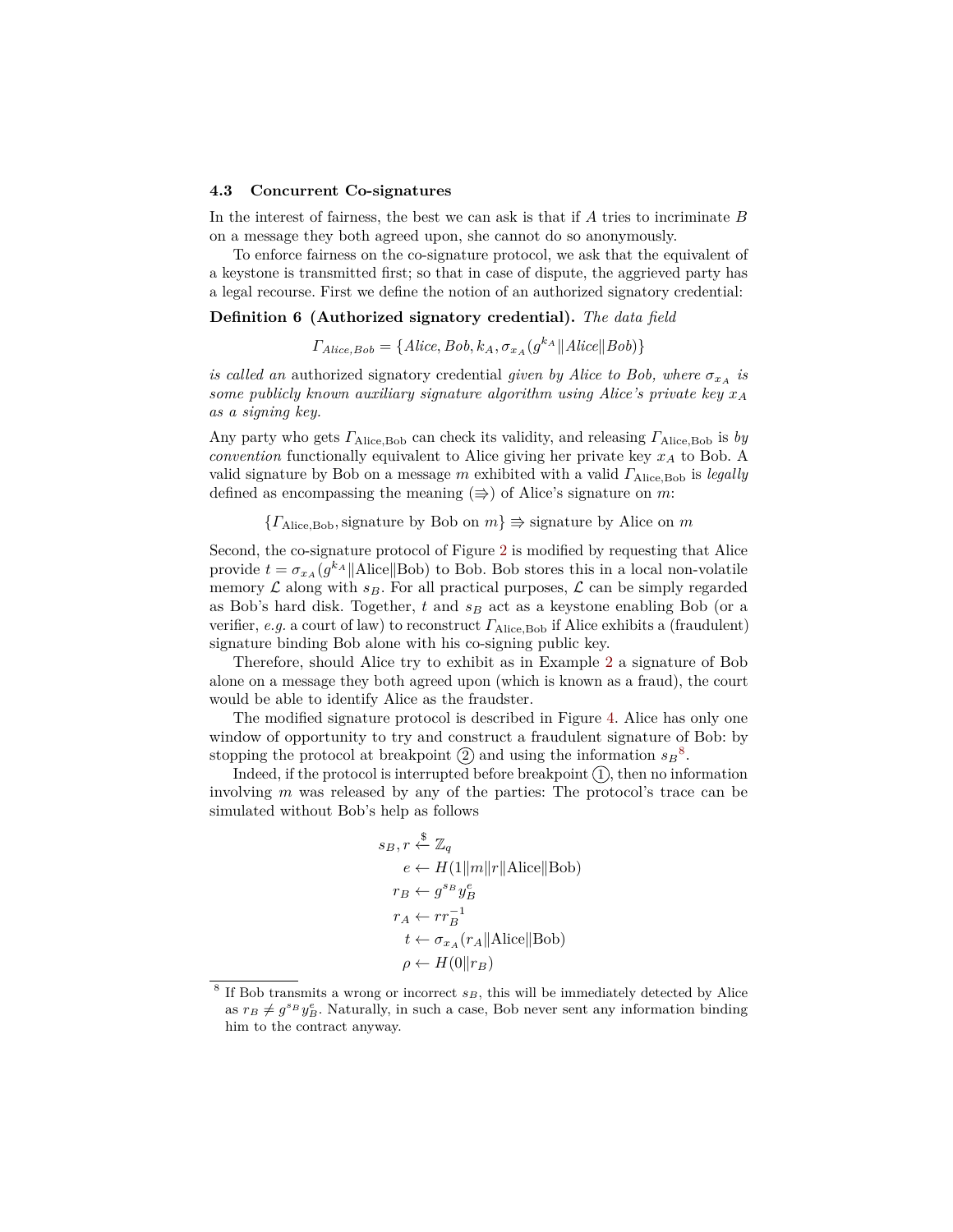

**Fig. 4.** The legally fair co-signature of message *m*.

and Bob has only received from Alice the signature of a random integer.

If Alice and Bob successfully passed the normal completion breakpoint  $(3)$ , *both* parties have the co-signature, and are provably committed to *m*.

# **5 Conclusion and Further Work**

In this paper we described an alternative construction paradigm for legally fair contract signing that doesn't require keystones, but can be combined with them to provide additional power. The new paradigm produces co-signatures that bind a pair of users, and can be adapted to a number of DLP signature protocols. In the co-signature version of Schnorr's protocol, the resulting co-signatures have the same format as classical (single-user) signature. This paradigm guarantees fairness and abuse-freeness, and can be equipped with keystones to add functionalities such as whistleblower traceability.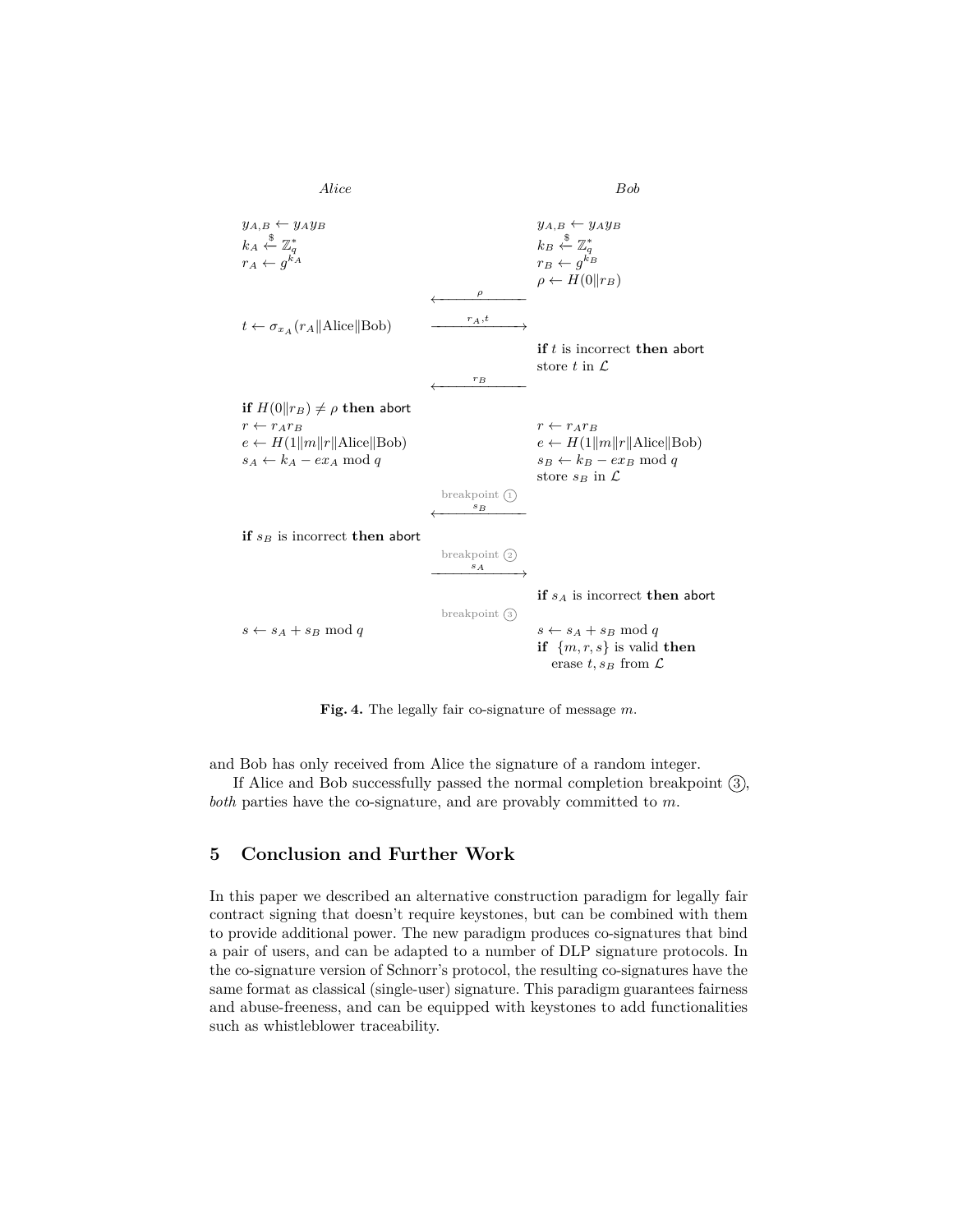

**Fig. 5.** The verification procedure: **proof of involvement**.

# **Acknowledgments**

This work was supported in part by the French ANR Project ANR-12-INSE-0014 SIMPATIC.

# **References**

- 1. Abdalla, M., An, J.H., Bellare, M., Namprempre, C.: From identification to signatures via the Fiat-Shamir transform: Minimizing assumptions for security and forward-security. In: Knudsen, L.R. (ed.) Advances in Cryptology – EURO-CRYPT 2002. Lecture Notes in Computer Science, vol. 2332, pp. 418–433. Springer, Heidelberg, Germany, Amsterdam, The Netherlands (Apr 28 – May 2, 2002)
- 2. Abe, M., Ohkubo, M., Suzuki, K.: 1-out-of-n signatures from a variety of keys. In: Zheng, Y. (ed.) Advances in Cryptology – ASIACRYPT 2002. Lecture Notes in Computer Science, vol. 2501, pp. 415–432. Springer, Heidelberg, Germany, Queenstown, New Zealand (Dec 1–5, 2002)
- 3. Asokan, N., Schunter, M., Waidner, M.: Optimistic protocols for fair exchange. In: ACM CCS 97: 4th Conference on Computer and Communications Security. pp. 7–17. ACM Press, Zurich, Switzerland (Apr 1–4, 1997)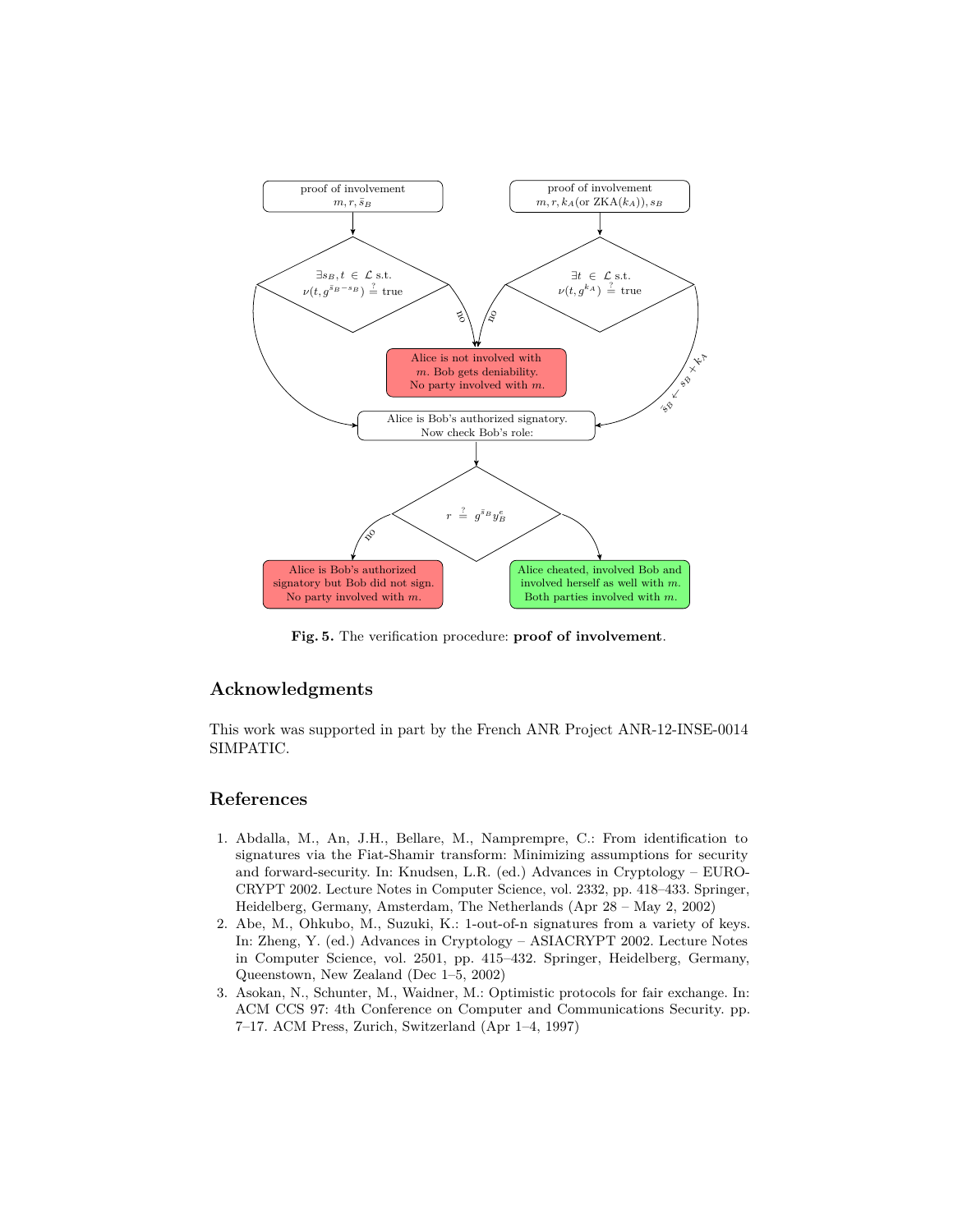- 4. Baum-Waidner, B., Waidner, M.: Round-optimal and abuse free optimistic multiparty contract signing. In: Montanari, U., Rolim, J.D.P., Welzl, E. (eds.) Automata, Languages and Programming, 27th International Colloquium, ICALP 2000, Geneva, Switzerland, July 9-15, 2000, Proceedings. Lecture Notes in Computer Science, vol. 1853, pp. 524–535. Springer (2000)
- 5. Ben-Or, M., Goldwasser, S., Wigderson, A.: Completeness theorems for noncryptographic fault-tolerant distributed computation (extended abstract). In: 20th Annual ACM Symposium on Theory of Computing. pp. 1–10. ACM Press, Chicago, Illinois, USA (May 2–4, 1988)
- 6. Cachin, C., Camenisch, J.: Optimistic fair secure computation. In: Bellare, M. (ed.) Advances in Cryptology – CRYPTO 2000. Lecture Notes in Computer Science, vol. 1880, pp. 93–111. Springer, Heidelberg, Germany, Santa Barbara, CA, USA (Aug 20–24, 2000)
- 7. Chaum, D., Crépeau, C., Damgård, I.: Multiparty unconditionally secure protocols (extended abstract). In: 20th Annual ACM Symposium on Theory of Computing. pp. 11–19. ACM Press, Chicago, Illinois, USA (May 2–4, 1988)
- 8. Chen, L., Kudla, C., Paterson, K.G.: Concurrent signatures. In: Cachin, C., Camenisch, J. (eds.) Advances in Cryptology – EUROCRYPT 2004. Lecture Notes in Computer Science, vol. 3027, pp. 287–305. Springer, Heidelberg, Germany, Interlaken, Switzerland (May 2–6, 2004)
- 9. Cleve, R.: Limits on the security of coin flips when half the processors are faulty (extended abstract). In: Hartmanis, J. (ed.) Proceedings of the 18th Annual ACM Symposium on Theory of Computing, May 28-30, 1986, Berkeley, California, USA. pp. 364–369. ACM (1986)
- 10. ElGamal, T.: A public key cryptosystem and a signature scheme based on discrete logarithms. In: Blakley, G.R., Chaum, D. (eds.) Advances in Cryptology – CRYPTO'84. Lecture Notes in Computer Science, vol. 196, pp. 10–18. Springer, Heidelberg, Germany, Santa Barbara, CA, USA (Aug 19–23, 1984)
- 11. Feige, U., Fiat, A., Shamir, A.: Zero knowledge proofs of identity. In: Aho, A. (ed.) 19th Annual ACM Symposium on Theory of Computing. pp. 210–217. ACM Press, New York City,, New York, USA (May 25–27, 1987)
- 12. Garay, J.A., Jakobsson, M., MacKenzie, P.D.: Abuse-free optimistic contract signing. In: Wiener, M.J. (ed.) Advances in Cryptology – CRYPTO'99. Lecture Notes in Computer Science, vol. 1666, pp. 449–466. Springer, Heidelberg, Germany, Santa Barbara, CA, USA (Aug 15–19, 1999)
- 13. Garay, J.A., MacKenzie, P.D., Prabhakaran, M., Yang, K.: Resource fairness and composability of cryptographic protocols. In: Halevi, S., Rabin, T. (eds.) TCC 2006: 3rd Theory of Cryptography Conference. Lecture Notes in Computer Science, vol. 3876, pp. 404–428. Springer, Heidelberg, Germany, New York, NY, USA (Mar 4–7, 2006)
- 14. Girault, M., Poupard, G., Stern, J.: On the fly authentication and signature schemes based on groups of unknown order. J. Cryptology 19(4), 463–487 (2006)
- 15. Goldreich, O.: A simple protocol for signing contracts. In: Chaum, D. (ed.) Advances in Cryptology, Proceedings of CRYPTO '83, Santa Barbara, California, USA, August 21-24, 1983. pp. 133–136. Plenum Press, New York (1983)
- 16. Goldreich, O.: Foundations of Cryptography: Basic Applications, vol. 2. Cambridge University Press, Cambridge, UK (2004)
- 17. Goldreich, O., Micali, S., Wigderson, A.: How to play any mental game or A completeness theorem for protocols with honest majority. In: Aho, A. (ed.) 19th Annual ACM Symposium on Theory of Computing. pp. 218–229. ACM Press, New York City,, New York, USA (May 25-27, 1987)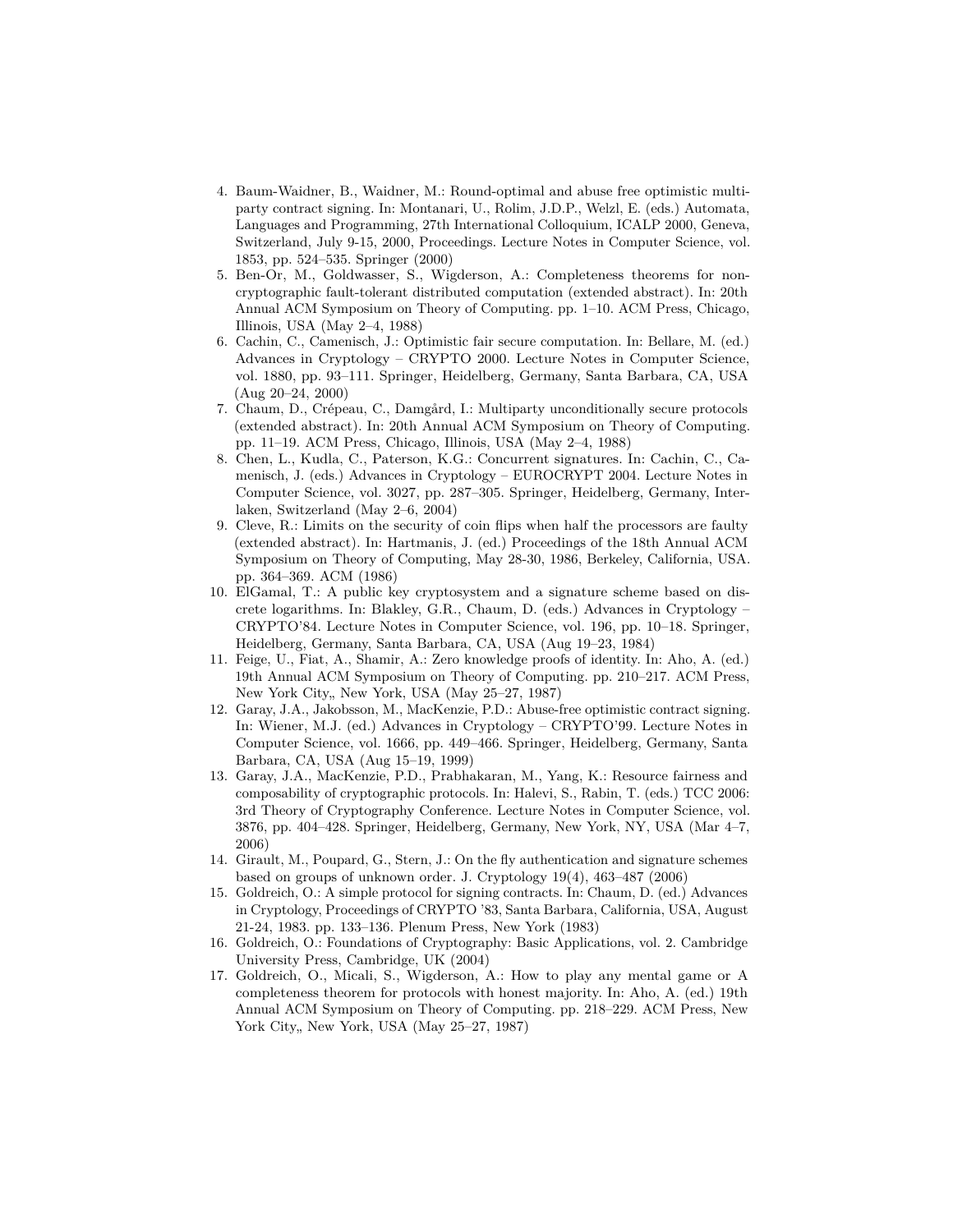- 18. Goldwasser, S., Levin, L.A.: Fair computation of general functions in presence of immoral majority. In: Menezes, A.J., Vanstone, S.A. (eds.) Advances in Cryptology – CRYPTO'90. Lecture Notes in Computer Science, vol. 537, pp. 77–93. Springer, Heidelberg, Germany, Santa Barbara, CA, USA (Aug 11–15, 1991)
- 19. Gordon, S.D., Hazay, C., Katz, J., Lindell, Y.: Complete fairness in secure two-party computation. In: Ladner, R.E., Dwork, C. (eds.) 40th Annual ACM Symposium on Theory of Computing. pp. 413–422. ACM Press, Victoria, British Columbia, Canada (May 17–20, 2008)
- 20. Horster, P., Petersen, H., Michels, M.: Meta-El-Gamal signature schemes. In: ACM CCS 94: 2nd Conference on Computer and Communications Security. pp. 96–107. ACM Press, Fairfax, Virginia, USA (1994)
- 21. Jakobsson, M., Sako, K., Impagliazzo, R.: Designated verifier proofs and their applications. In: Maurer, U.M. (ed.) Advances in Cryptology – EUROCRYPT'96. Lecture Notes in Computer Science, vol. 1070, pp. 143–154. Springer, Heidelberg, Germany, Saragossa, Spain (May 12–16, 1996)
- 22. Lindell, A.Y.: Legally-enforceable fairness in secure two-party computation. In: Malkin, T. (ed.) Topics in Cryptology – CT-RSA 2008. Lecture Notes in Computer Science, vol. 4964, pp. 121–137. Springer, Heidelberg, Germany, San Francisco, CA, USA (Apr 7–11, 2008)
- 23. Micali, S.: Simple and fast optimistic protocols for fair electronic exchange. In: Borowsky, E., Rajsbaum, S. (eds.) 22nd ACM Symposium Annual on Principles of Distributed Computing. pp. 12–19. Association for Computing Machinery, Boston, Massachusetts, USA (Jul 13–16, 2003)
- 24. Pinkas, B.: Fair secure two-party computation. In: Biham, E. (ed.) Advances in Cryptology – EUROCRYPT 2003. Lecture Notes in Computer Science, vol. 2656, pp. 87–105. Springer, Heidelberg, Germany, Warsaw, Poland (May 4–8, 2003)
- 25. Pointcheval, D., Stern, J.: Security proofs for signature schemes. In: Maurer, U.M. (ed.) Advances in Cryptology – EUROCRYPT'96. Lecture Notes in Computer Science, vol. 1070, pp. 387–398. Springer, Heidelberg, Germany, Saragossa, Spain (May 12–16, 1996)
- 26. Pointcheval, D., Stern, J.: Security arguments for digital signatures and blind signatures. J. Cryptology 13(3), 361–396 (2000)
- 27. Rivest, R.L., Shamir, A., Tauman, Y.: How to leak a secret. In: Boyd, C. (ed.) Advances in Cryptology – ASIACRYPT 2001. Lecture Notes in Computer Science, vol. 2248, pp. 552–565. Springer, Heidelberg, Germany, Gold Coast, Australia (Dec 9–13, 2001)
- 28. Schnorr, C.P.: Efficient identification and signatures for smart cards. In: Brassard, G. (ed.) Advances in Cryptology – CRYPTO'89. Lecture Notes in Computer Science, vol. 435, pp. 239–252. Springer, Heidelberg, Germany, Santa Barbara, CA, USA (Aug 20–24, 1990)
- 29. Seurin, Y.: On the exact security of Schnorr-type signatures in the random oracle model. In: Pointcheval, D., Johansson, T. (eds.) Advances in Cryptology – EURO-CRYPT 2012. Lecture Notes in Computer Science, vol. 7237, pp. 554–571. Springer, Heidelberg, Germany, Cambridge, UK (Apr 15–19, 2012)
- 30. Yao, A.C.C.: How to generate and exchange secrets (extended abstract). In: 27th Annual Symposium on Foundations of Computer Science. pp. 162–167. IEEE Computer Society Press, Toronto, Ontario, Canada (Oct 27–29, 1986)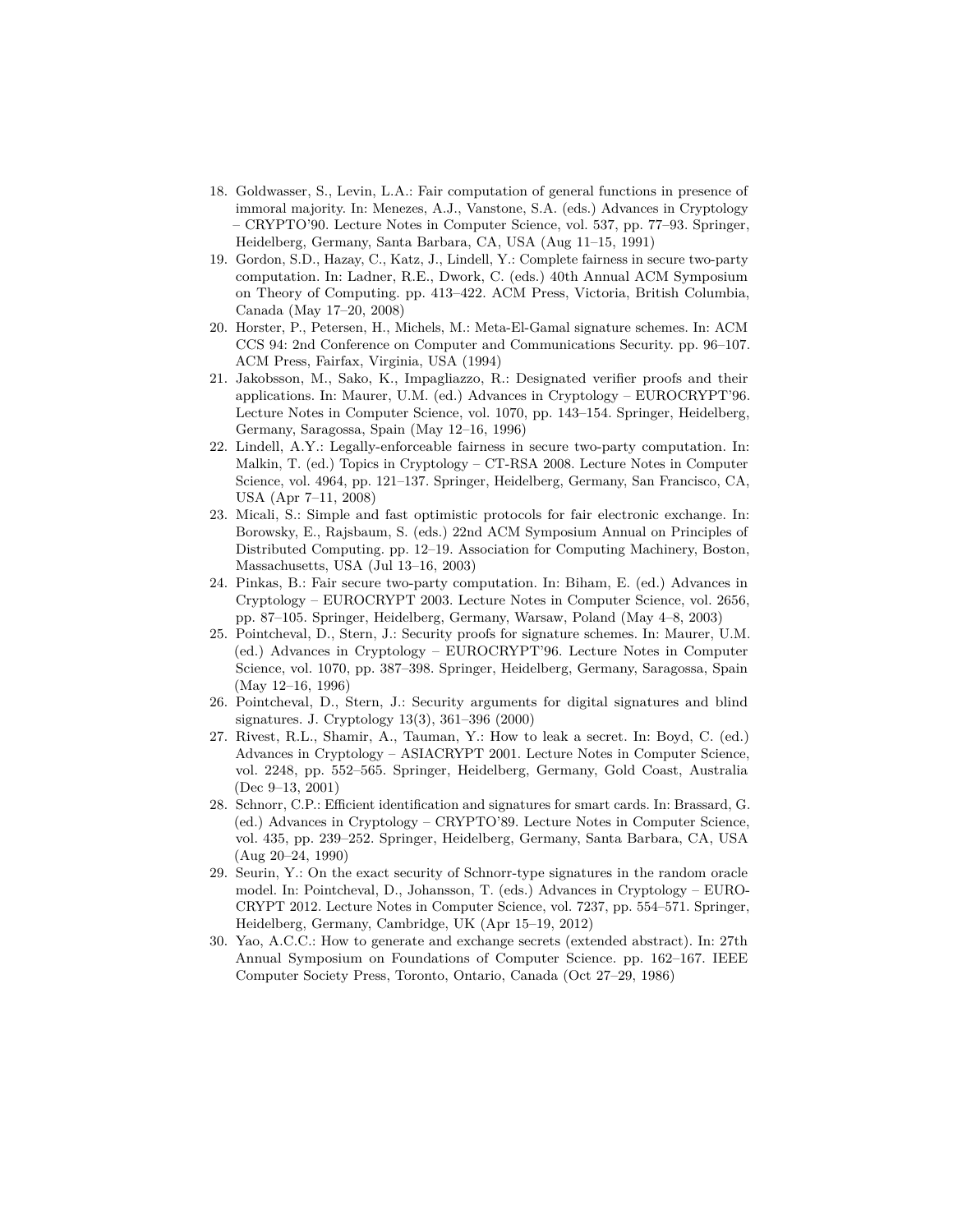## **A Schnorr Signatures**

Schnorr digital signatures [28] are an offspring of ElGamal [10] signatures. This family of signatures is obtained by converting interactive identification protocols (zero-knowledge proofs) into transferable proofs of interaction (signatures). This conversion process, implicitly used by ElGamal, was discovered by Feige, Fiat and Shamir [11] and formalized by Abdalla, Bellare and Namprempre [1].

Throughout the paper, we will refer to the original Schnorr signature protocol as "classical" Schnorr. This protocol consists in four algorithms:

- **–** Setup( $\ell$ ): On input a security parameter  $\ell$ , this algorithm selects large primes  $p, q$  such that  $q \geq 2^{\ell}$  and  $p-1$  mod  $q = 0$ , as well as an element  $q \in \mathbb{G}$  of order *q* in some multiplicative group  $\mathbb{G}$  of order *p*, and a hash function  $H: \{0,1\}^* \to$  $\{0,1\}^{\ell}$ . The output is a set of public parameters  $pp = (p, q, g, \mathbb{G}, H)$ .
- **–** KeyGen(pp): On input the public parameters, this algorithm chooses uniformly at random  $x \stackrel{\$}{\leftarrow} \mathbb{Z}_q^{\times}$  and computes  $y \leftarrow g^x$ . The output is the couple (sk, pk) where  $sk = x$  is kept private, and  $pk = y$  is made public.
- **–** Sign(pp*,*sk*, m*): On input public parameters, a secret key, and a message *m* this algorithm selects a random  $k \stackrel{\$}{\leftarrow} \mathbb{Z}_q^{\times}$ , computes

$$
r \leftarrow g^{k}
$$

$$
e \leftarrow H(m||r)
$$

$$
s \leftarrow k - ex \mod q
$$

and outputs  $\langle r, s \rangle$  as the signature of *m*.

**–** Verify(pp*,* pk*, m, σ*): On input the public parameters, a public key, a message and a signature  $\sigma = \langle r, s \rangle$ , this algorithm computes  $e \leftarrow H(m, r)$  and returns True if and only if  $g^s y^e = r$ ; otherwise it returns False.

The security of classical Schnorr signatures was analysed by Pointcheval and Stern [25, 26] using the Forking Lemma. Pointcheval and Stern's main idea is as follows: in the Random Oracle Model, the opponent can obtain from the forger two valid forgeries  $\{\ell, s, e\}$  and  $\{\ell, s', e'\}$  for the same oracle query  $\{m, r\}$  but with different message digests  $e \neq e'$ . Consequently,  $r = g^s y^{-e} = g^{s'} y^{-e'}$  and from that it becomes straightforward to compute the discrete logarithm of  $y = g^x$ . Indeed, the previous equation can be rewritten as  $y^{e-e'} = g^{s'-s}$ , and therefore:

$$
y = g^{\frac{s'-s}{e-e'}} \Rightarrow \text{Dlog}_g(y) = \frac{s'-s}{e-e'}
$$

The Forking Lemma for Schnorr signatures is originally stated as follows:

**Theorem 2 (Forking Lemma, [26]).** *Let* A *be an attacker which performs within a time bound t<sup>F</sup> an existential forgery under an adaptively chosen-message attack against the Schnorr signature, with probability*  $\epsilon_F$ . Assume that A makes *q<sup>h</sup> hashing queries to a random oracle and q<sup>s</sup> queries to a signing oracle.*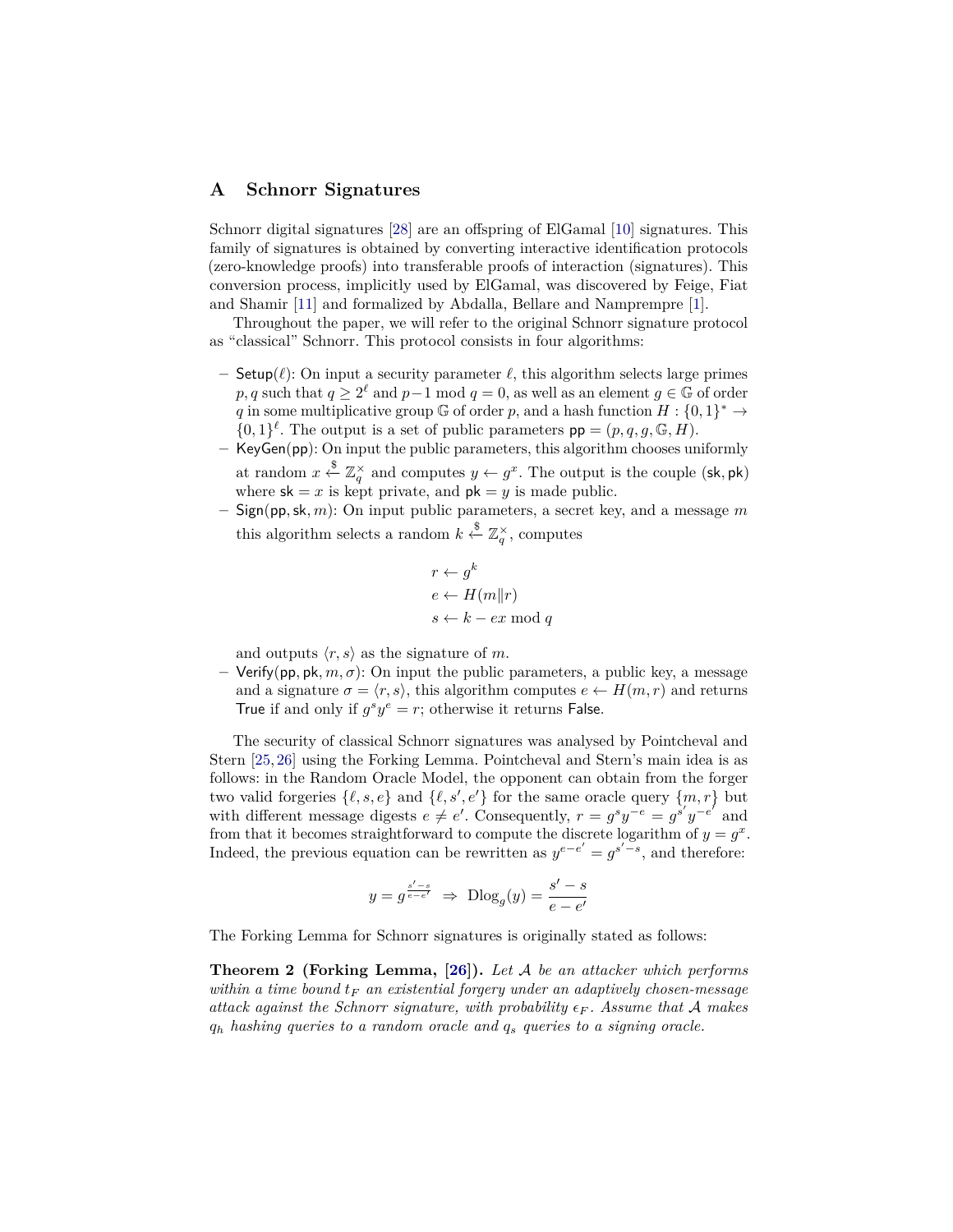*Then there exists an adversary solving the discrete logarithm problem in subgroups of prime order in polynomial expected time. Assume that*  $\epsilon_F \geq 10(q_s +$  $1)(q_s + q_h)/q$ , then the discrete logarithm problem in subgroups of prime order *can be solved within expected time less that*  $120686 q_h t_F / \epsilon_F$ .

This security reduction loses a factor  $O(q_h)$  in the time-to-success ratio. Note that recent work by Seurin [29] shows that this is essentially the best possible reduction to the discrete logarithm problem.

#### **B Proof of Theorem 1**

#### **Adversary Attacks Bob**

**Theorem 3.** Let  $\{y, g, p, q\}$  be a DLP instance. If  $A_{Alice}$  plays the role of Alice *and is able to forge in polynomial time a co-signature with probability*  $\epsilon_F$ , then in *the Random Oracle model* A*Alice can break that DLP instance with high probability in polynomial time.*

*Proof.* The proof consists in constructing a simulator  $S_{\text{Bob}}$  that interacts with the adversary and forces it to actually produce a classical Schnorr forgery. Here is how this simulator behaves at each step of the protocol.

1. *Key Establishment Phase:*

 $\mathcal{S}_{\text{Bob}}$  is given a target DLP instance  $\{y, g, p, q\}$ . As a simulator,  $\mathcal{S}_{\text{Bob}}$  emulates not only Bob, but also all oracles and the directory  $\mathcal D$  (see Figure 6).



Fig. 6. The simulator  $S_{\text{Bob}}$  (left) or  $S_{\text{Alice}}$  (right) answers the attacker's queries to the public directory D.

 $S<sub>Bob</sub>$  injects the target  $y$  into the game, namely by posting in the directory the "public-key"  $y_B \leftarrow y y_A^{-1}$ .

To inject a target DLP instance  $y \leftarrow g^x$  into A, the simulator  $S_{\text{Bob}}$  reads  $y_A$  from the public directory and poses as an entity whose public-key is *y<sub>S</sub>* ←  $yy_\mathcal{A}^{-1}$ . It follows that  $y_{\mathcal{A},\mathcal{S}}$ , the common public-key of  $\mathcal{A}$  and  $\mathcal{S}$  will be precisely  $y_{A,S} \leftarrow y_S y_A$  which, by construction, is exactly *y*.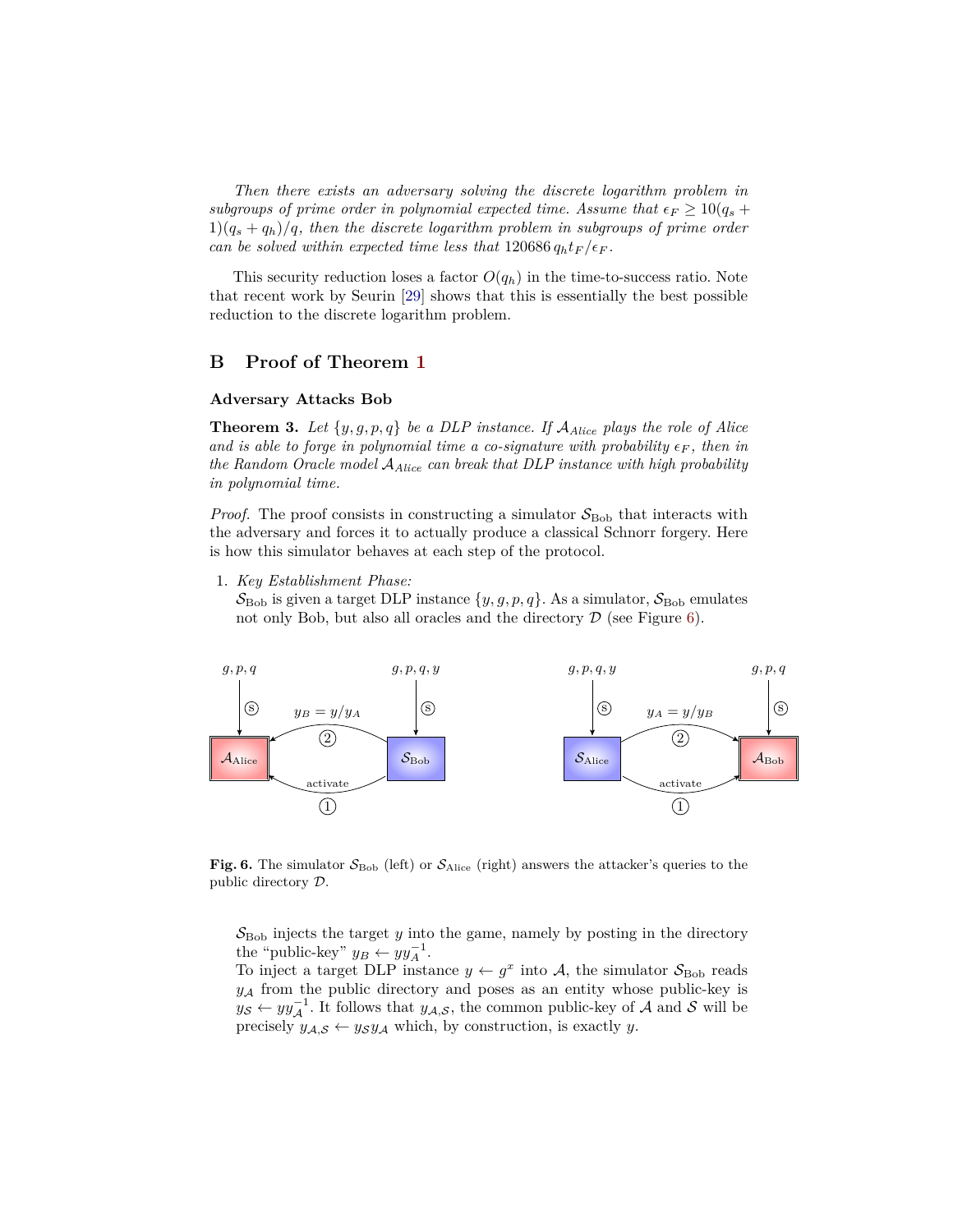Then  $S_{\text{Bob}}$  activates  $A_{\text{Alice}}$ , who queries the directory and gets  $y_B$ . At this point in time,  $A_{Alice}$  is tricked into believing that she has successfully established a common co-signature public-key set {*g, p, q, y*} with the "co-signer"  $\mathcal{S}_{\mathrm{Bob}}$ .

2. *Query Phase:*

 $\mathcal{A}_{\text{Alice}}$  will now start to present queries to  $\mathcal{S}_{\text{Bob}}$ . In a "normal" attack,  $\mathcal{A}_{\text{Alice}}$ and Bob would communicate with a random oracle  $\mathcal O$  representing the hash function *H*. However, here, the simulator  $S_{\text{Bob}}$  will play  $O$ 's role and answer  $A_{Alice}$ 's hashing queries.

SBob must respond to three types of queries: *hashing queries*, *co-signature queries* and *transcript queries*.  $S_{\text{Bob}}$  will maintain an oracle table  $T$  containing all the hashing queries performed throughout the attack. At start  $T \leftarrow \emptyset$ . When  $A_{Alice}$  submits a hashing query  $q_i$  to  $S_{Bob}$ ,  $S_{Bob}$  answers as shown in Algorithm 1.

#### **Algorithm 1** Hashing oracle simulation.

```
Input: A hashing query q_i from \mathcal Aif ∃ei, {qi, ei} ∈ T then
     \rho \leftarrow e_ielse
     \rho \overset{\$}{\leftarrow} \mathbb{Z}^{\times}_qAppend \{q_i, \rho\} to Tend if
 return ρ
```
When  $A_{Alice}$  submits a co-signature query to  $S_{Bob}$ ,  $S_{Bob}$  proceeds as explained in Algorithm 2.

**Algorithm 2** Co-signing oracle simulation.

| <b>Input:</b> A co-signature query m from $A_{Alice}$ |
|-------------------------------------------------------|
| $s_B, e \overset{\$}{\leftarrow} \mathbb{Z}_a^*$      |
| $r_B \leftarrow q^{s_B} y^e$                          |
| Send $H(0  r_B)$ to $\mathcal{A}_{Alice}$             |
| Receive $r_A$ from $A_{Alice}$                        |
| $r \leftarrow r_A r_B$                                |
| $u \leftarrow 1  m  r$                                |
| if $\exists e' \neq e, \{u, e'\} \in T$ then          |
| abort                                                 |
| else                                                  |
| Append $\{u, e\}$ to T                                |
| end if                                                |
| return $s_B$                                          |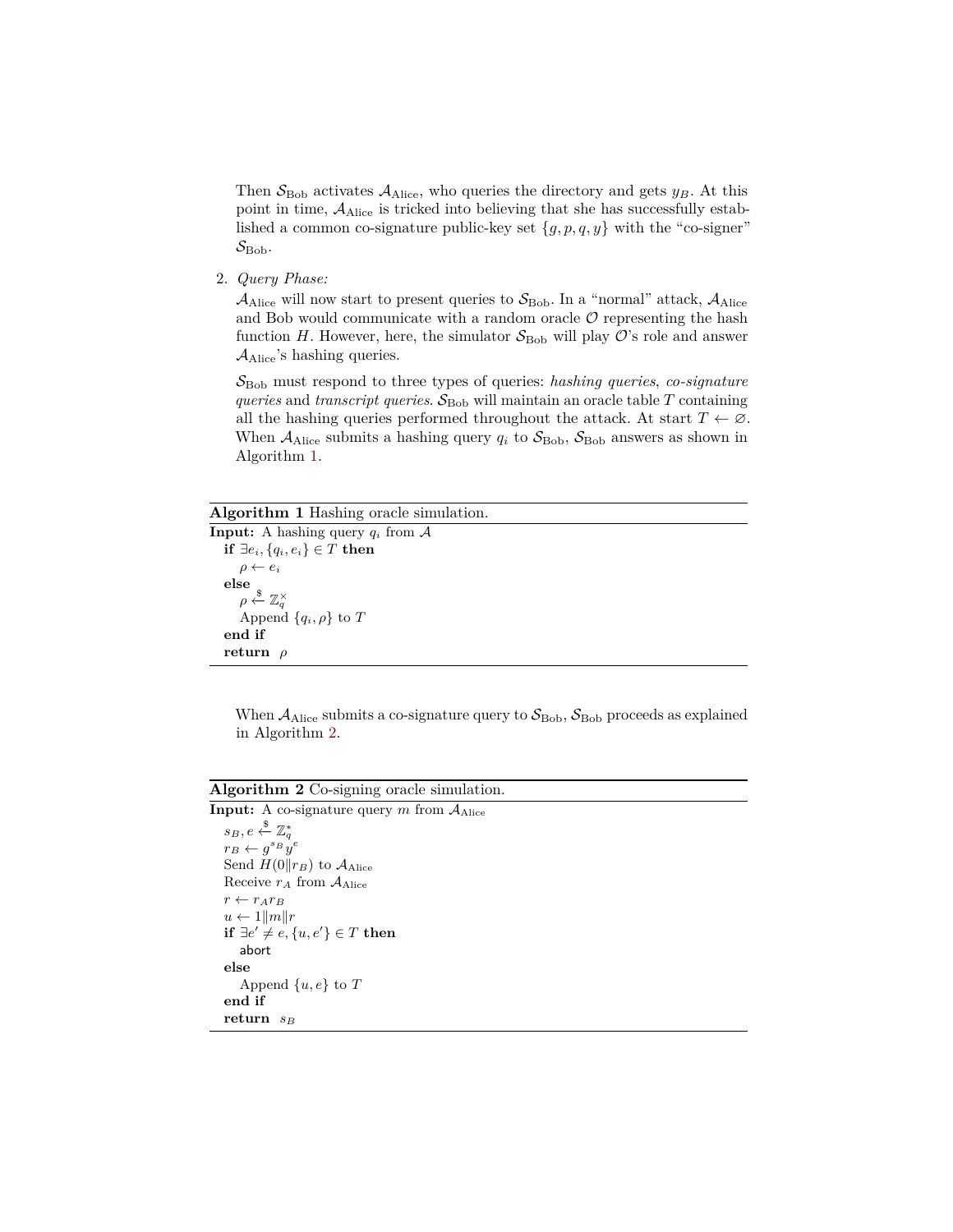Finally, when  $A_{\text{Alice}}$  requests a conversation transcript,  $S_{\text{Bob}}$  replies by sending  $\{m, \rho, r_A, r_B, s_B, s_A\}$  from a previously successful interaction.

3. *Output Phase:*

After performing queries,  $A_{Alice}$  eventually outputs a co-signature  $m, r, s$ valid for  $y_{A,S}$  where  $r = r_A r_B$  and  $s = s_A + s_B$ . By design, these parameters are those of a classical Schnorr signature and therefore  $A_{Alice}$  has produced a classical Schnorr forgery.

To understand  $S_{\text{Bob}}$ 's co-signature reply (Algorithm 2), assume that  $A_{\text{Alice}}$  is an honest Alice who plays by the protocol's rules. For such an Alice,  $\{s, r\}$  is a valid signature with respect to the common co-signature public-key set  ${g, p, q, y}$ . There is a case in which  $S_{\text{Bob}}$  aborts the protocol before completion: this happens when it turns out that  $r_A r_B$  has been previously queried by  $A_{Alice}$ . In that case, it is no longer possible for  $S_{\text{Bob}}$  to reprogram the oracle, which is why  $S_{\text{Bob}}$  must abort. Since  $A_{Alice}$  does not know the random value of  $r_B$ , such a bad event would only occur with a negligible probability exactly equal to  $q_h/q$  (where  $q_h$  is the number of queries to the hashing oracle).

Therefore, AAlice is turned into a forger for the target Schnorr instance with probability  $1 - q_h/q$ . Since  $A_{Alice}$  succeeds with probability  $\epsilon_F$ ,  $A_{Alice}$ 's existence implies the existence of a Schnorr signature forger of probability  $\epsilon_S = (1 - q_h/q)\epsilon_F$ , which by the Forking Lemma shows that there exists a polynomial adversary breaking the chosen DLP instance with high probability.  $\square$ 

Being an attacker, at some point  $A_{\text{Alice}}$  will output a forgery  $\{m', r', s'\}$ . From here on we use the Forking Lemma and transform  $A_{Alice}$  into a DLP solver as described by Pointcheval and Stern in [26, Theorem 14].

**Adversary Attacks Alice** The case where A targets *A* is similar but somewhat simpler, and the proof follows the same strategy.

**Theorem 4.** Let  $\{y, g, p, q\}$  be a DLP instance. If  $A_{Bob}$  plays the role of Bob *and is able to forge a co-signature with probability*  $\epsilon_F$ , then in the Random Oracle *model* A*Bob can break that DLP instance with high probability in polynomial time.*

*Proof (Theorem 4).* Here also the proof consists in constructing a simulator,  $\mathcal{S}_{\text{Alice}}$ , that interacts with the adversary and forces it to actually produce a classical Schnorr forgery. The simulator's behaviour at different stages of the security game is as follows:

1. *The Key Establishment Phase:*

 $\mathcal{S}_{\text{Alice}}$  is given a target DLP instance  $\{y, g, p, q\}$ . Again,  $\mathcal{S}_{\text{Alice}}$  impersonates not only Alice, but also  $\mathcal O$  and  $\mathcal D$ .  $\mathcal S_{\text{Alice}}$  injects the target  $y$  into the game as described in Appendix B. Now  $\mathcal{S}_{Alice}$  activates  $\mathcal{A}_{Bob}$ , who queries  $\mathcal{D}$  (actually controlled by  $S_{\text{Alice}}$  to get  $y_B$ .  $A_{\text{Bob}}$  is thus tricked into believing that it has successfully established a common co-signature public-key set  $\{g, p, q, y\}$ with the "co-signer"  $S_{Alice}$ .